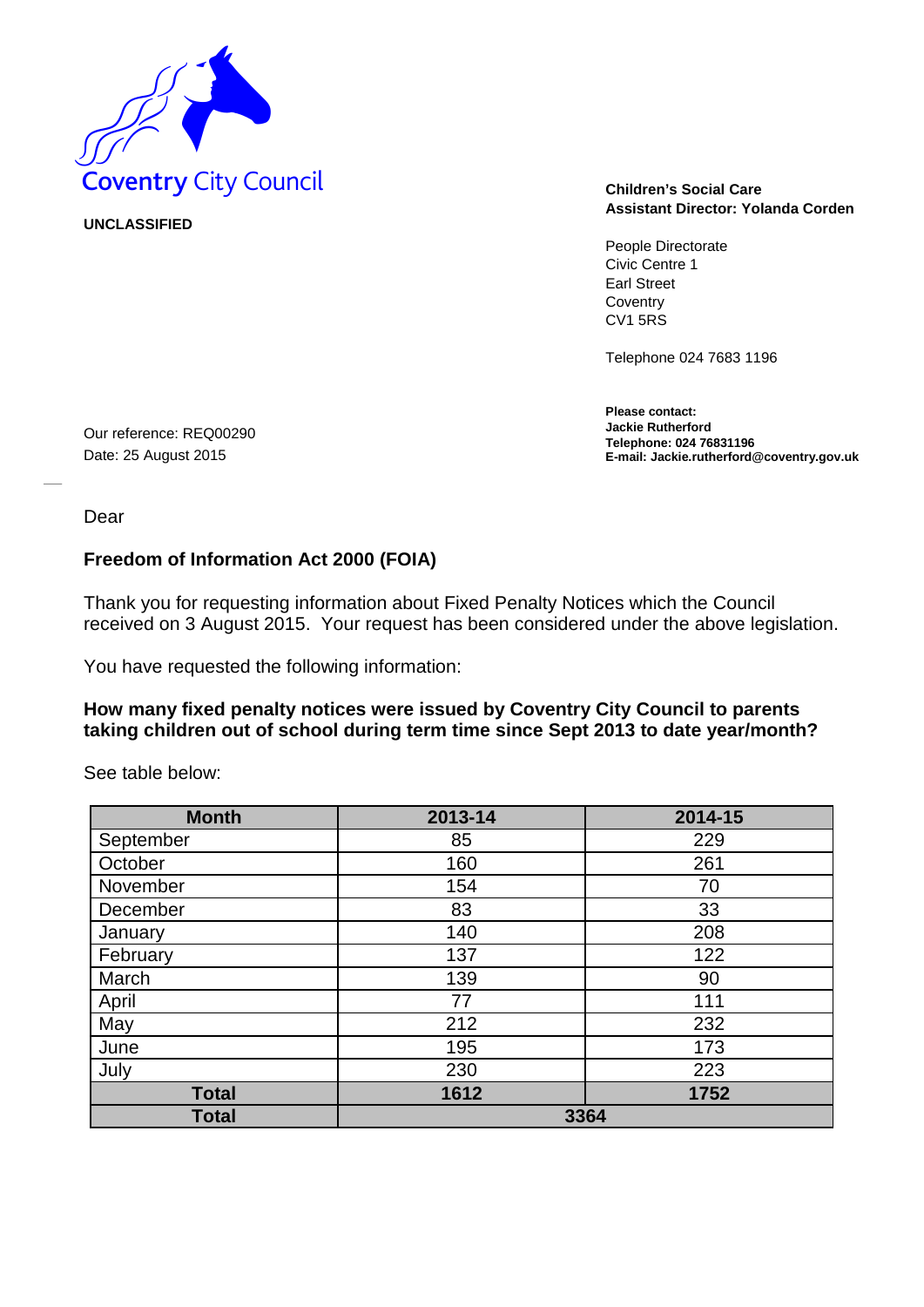#### **Above data required for both Primary and Secondary schools and to include all schools**

The data in the table overleaf provides the information for both primary and secondary schools. Please note that we can only provide the breakdown of primary and secondary school data for 2014-15 as the database did not record the information in this way prior to 2014.

For 2014-15

Primary 1296 Secondary 456

### **How many Schools are within Coventry City Council?**

There are 84 primary schools and 19 secondary schools and 8 special schools. This does not include private schools and free schools

#### **How many Schools have you not issued with penalty notices?**

Penalty Notices have not been requested from 9 schools.

#### **Data on approved leave for both primary and secondary schools**

See attached documents.

### **How much revenue is collected to date breakdown year/month?**

Income is only accounted for on a financial year basis:

| 2013/14 | £29,175 |
|---------|---------|
| 2014/15 | £77,207 |

Please note, under the Re-Use of Public Sector Information 2005 Regulations you are free to use this information for your own use or for the purposes of news reporting.

However, any other type of re-use under the Regulations, for example; publication of the information or circulation to the public, will require permission of the copyright owner and may be subject to terms and conditions. For documents where the copyright does not belong to Coventry City Council you will need to apply separately to the copyright holder.

If you wish to apply to reuse the information you have requested or have any other issues relating to this request please do not hesitate to contact me.

If you are unhappy with the outcome or handling of your request you should write to us within 40 working days of the date of this letter at:

Information Governance Team Council House, 21a Lower Ground Floor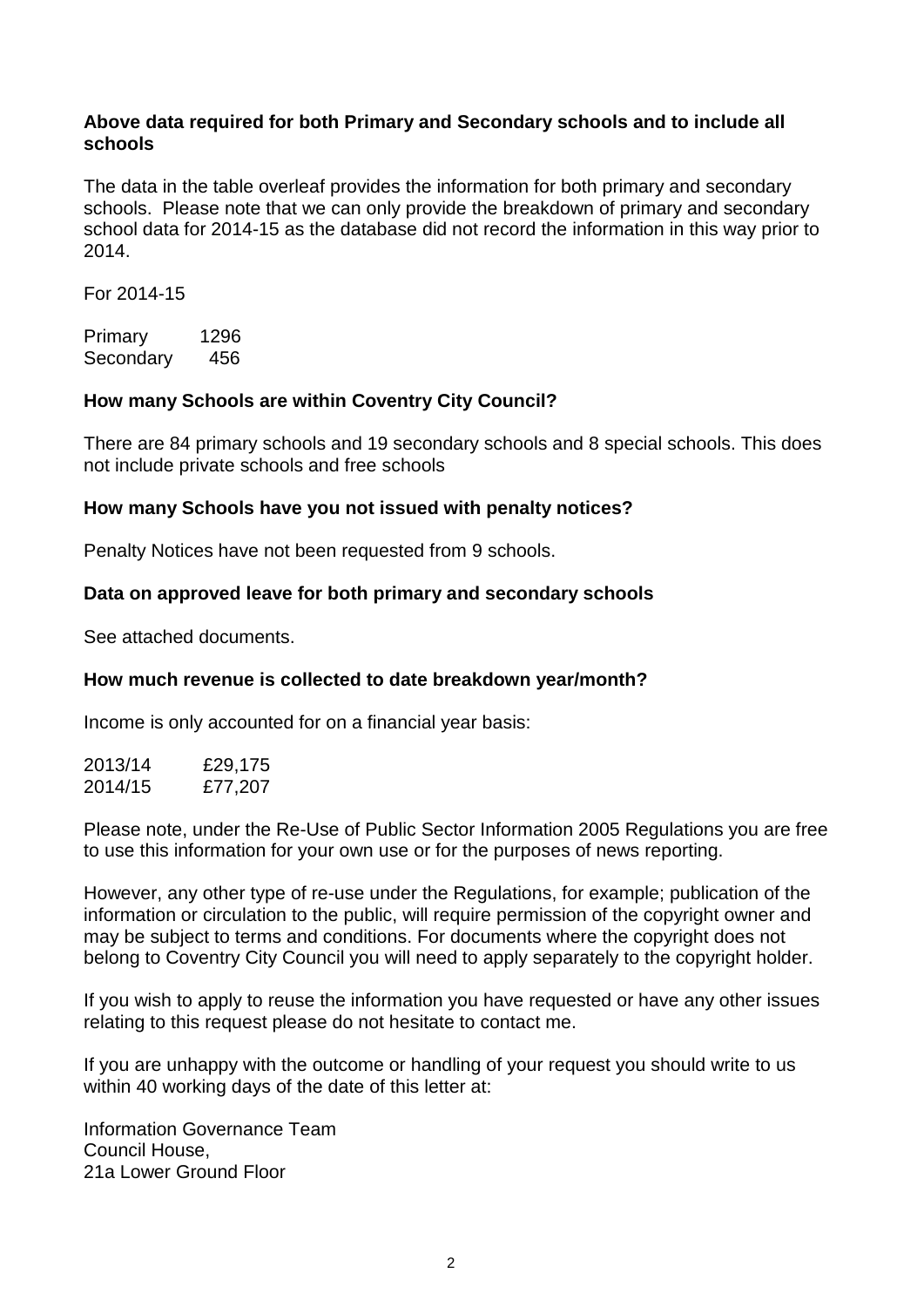Earl Street, Coventry. CV1 5RR [infogov@coventry.gov.uk](mailto:infogov@coventry.gov.uk)

If you have done this and are still dissatisfied, the Information Commissioner can be contacted at:

Information Commissioner's Office Wycliffe House Water Lane Wilmslow **Cheshire** SK9 5AF

Yours sincerely

**Jackie Rutherford Business Manager**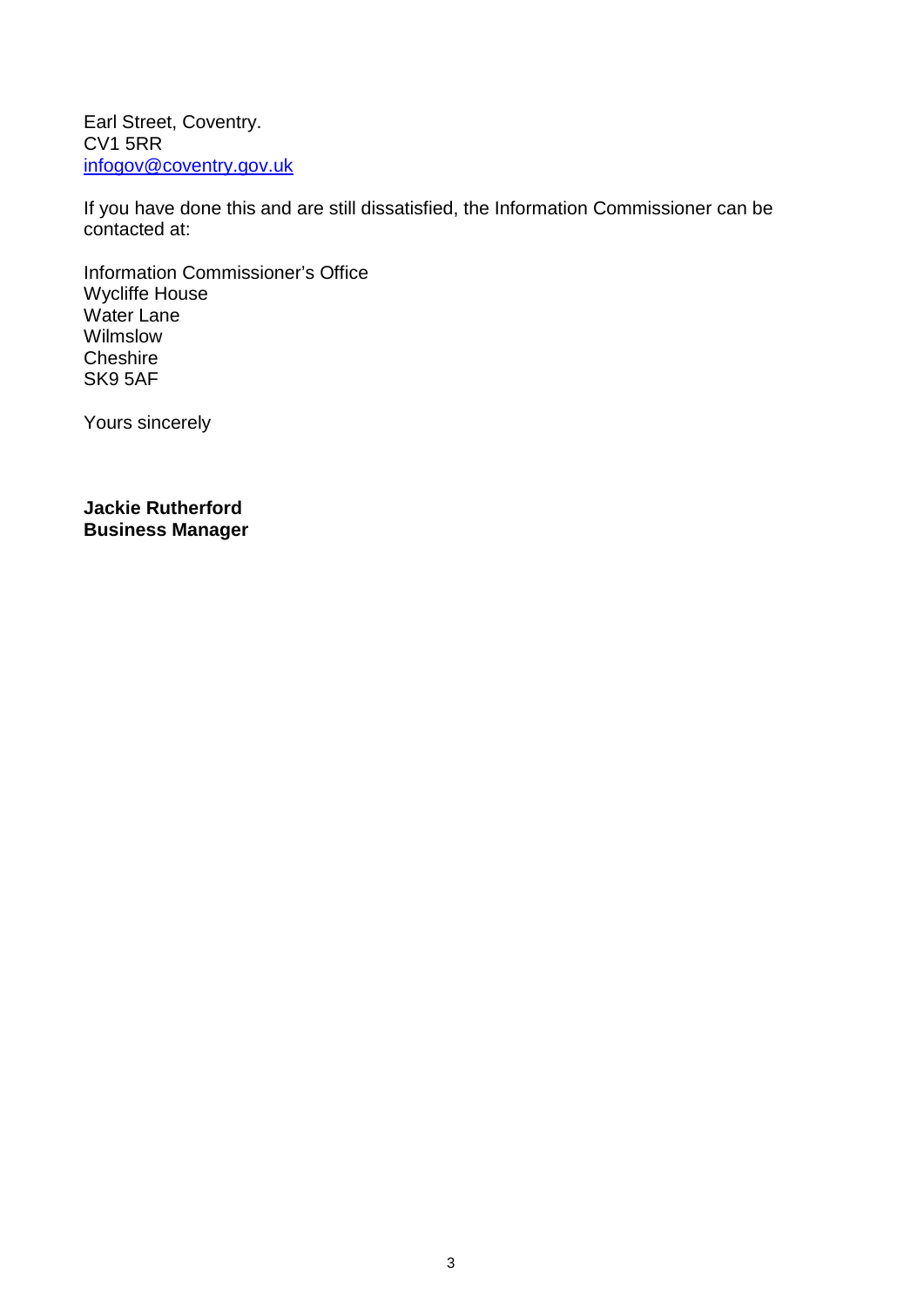Attendance Analysis - 2013/2014 HT1-6 : (September to July)

Persistent Absence Threshold 85%

### **Primary**

| rrinary |                                             | No Pupils | Sessions | Unauth | %UnAuthAbs | Authorised | %AuthAbs | Absent | %Abs |                | No $& %$ of<br>Pupils with<br>$56+$<br>absence | Pupils with<br>46+<br>absence | No $& %$ of |
|---------|---------------------------------------------|-----------|----------|--------|------------|------------|----------|--------|------|----------------|------------------------------------------------|-------------------------------|-------------|
| 2000    | Aldermans Green Community Primary Schoc     | 411       | 140,004  | 1,511  | 1.08       | 4,374      | 3.12     | 5,885  | 4.20 |                | 9 2.19                                         |                               | 23 5.60     |
| 2131    | Aldermoor Farm Primary School               | 435       | 142,467  | 987    | 0.69       | 3,833      | 2.69     | 4,820  | 3.38 | 5              | 1.15                                           |                               | 9 2.07      |
| 3008    | All Saints' CE Primary School               | 213       | 74,856   | 748    | 1.00       | 2,075      | 2.77     | 2,823  | 3.77 | 6              | 2.82                                           |                               | 9 4.23      |
| 3433    | All Souls' Catholic Primary School          | 212       | 77,631   | 106    | 0.14       | 2,573      | 3.31     | 2,679  | 3.45 |                | 0.47                                           |                               | 3 1.42      |
| 2076    | <b>Allesley Hall Primary School</b>         | 207       | 74,759   | 205    | 0.27       | 2,026      | 2.71     | 2,231  | 2.98 | 3              | 1.45                                           |                               | 5 2.42      |
| 2084    | <b>Allesley Primary School</b>              | 361       | 130,093  | 781    | 0.60       | 3,815      | 2.93     | 4,596  | 3.53 |                | 2 0.55                                         |                               | 10 2.77     |
| 2149    | <b>Broad Heath Community Primary School</b> | 518       | 175,402  | 1,057  | 0.60       | 3,626      | 2.07     | 4,683  | 2.67 |                | 0.19                                           |                               | 3 0.58      |
| 2107    | Cannon Park Primary School                  | 222       | 74,803   | 562    | 0.75       | 1,985      | 2.65     | 2,547  | 3.40 | 0              | 0.00                                           | $\mathbf 1$                   | 0.45        |
| 3436    | <b>Charter Primary School</b>               | 207       | 67,314   | 1,293  | 1.92       | 1,554      | 2.31     | 2,847  | 4.23 |                | 3.38                                           |                               | 9 4.35      |
| 2001    | Christ the King Catholic Primary School     | 429       | 158,103  | 524    | 0.33       | 3,885      | 2.46     | 4,409  | 2.79 |                | 0.23                                           |                               | 6 1.40      |
| 2110    | <b>Clifford Bridge Primary School</b>       | 277       | 93,127   | 460    | 0.49       | 2,690      | 2.89     | 3,150  | 3.38 |                | 4 1.44                                         |                               | 7 2.53      |
| 3434    | Corpus Christi Catholic Primary School      | 220       | 78,456   | 835    | 1.06       | 1,609      | 2.05     | 2,444  | 3.12 |                | 2 0.91                                         |                               | 5 2.27      |
| 2130    | <b>Coundon Primary School</b>               | 427       | 158,245  | 916    | 0.58       | 4,547      | 2.87     | 5,463  | 3.45 | 6              | 1.41                                           |                               | 12 2.81     |
| 2009    | <b>Courthouse Green Primary School</b>      | 573       | 202,922  | 2,806  | 1.38       | 6,842      | 3.37     | 9,648  | 4.75 | 25             | 4.36                                           |                               | 41 7.16     |
| 2013    | Earlsdon Primary School                     | 426       | 155,564  | 972    | 0.62       | 4,506      | 2.90     | 5,478  | 3.52 | 8              | 1.88                                           |                               | 15 3.52     |
| 2095    | Eastern Green Junior School                 | 245       | 91,636   | 297    | 0.32       | 1,796      | 1.96     | 2,093  | 2.28 | 3 <sup>7</sup> | 1.22                                           |                               | $3$ 1.22    |
| 2015    | <b>Edgewick Community Primary School</b>    | 229       | 77,979   | 631    | 0.81       | 2,774      | 3.56     | 3,405  | 4.37 |                | 4 1.75                                         |                               | 12 5.24     |
| 2078    | <b>Ernesford Grange Primary School</b>      | 495       | 176,843  | 1,172  | 0.66       | 5,638      | 3.19     | 6,810  | 3.85 |                | 10 2.02                                        |                               | 15 3.03     |
| 2124    | <b>Finham Primary School</b>                | 438       | 162,365  | 805    | 0.50       | 4,400      | 2.71     | 5,205  | 3.21 |                | 4 0.91                                         |                               | 11 2.51     |
| 2145    | <b>Frederick Bird Primary School</b>        | 740       | 250,919  | 3,679  | 1.47       | 9,542      | 3.80     | 13,221 | 5.27 |                | 22 2.97                                        |                               | 49 6.62     |
| 3414    | Good Shepherd Catholic Primary School       | 216       | 78,902   | 678    | 0.86       | 2,083      | 2.64     | 2,761  | 3.50 | 3              | 1.39                                           |                               | 8 3.70      |
| 2021    | <b>Gosford Park Primary School</b>          | 441       | 144,126  | 1,107  | 0.77       | 6,856      | 4.76     | 7,963  | 5.53 | 17             | 3.85                                           |                               | 32 7.26     |

K:\covrep\Attendance\SubGroup\_Analysis\subgroup\_analysis.rpt Data Team Data Team 06/08/2015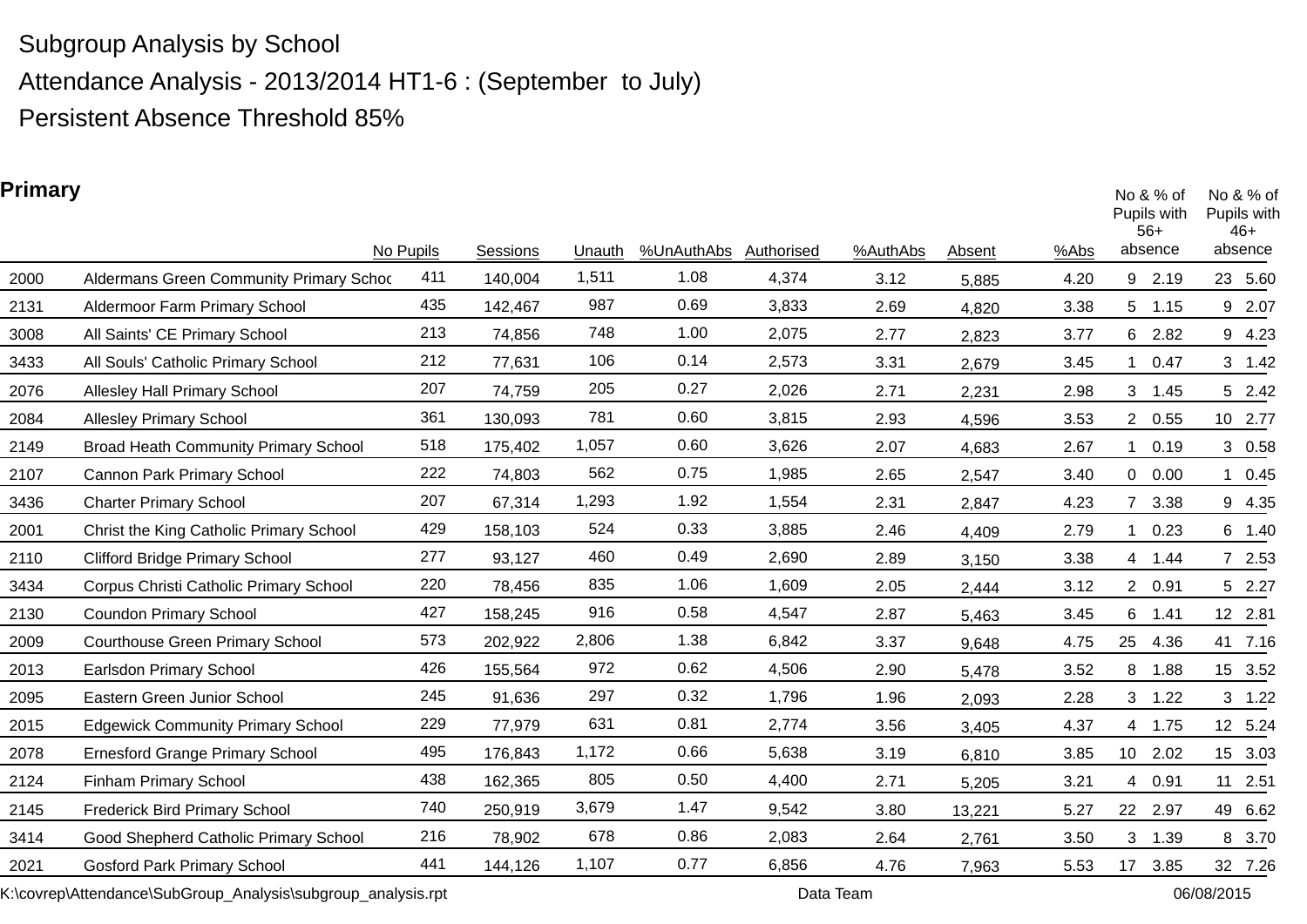| 2092 | <b>Grange Farm Primary School</b>                            | 278 | 101,868 | 36    | 0.04 | 2,252     | 2.21 | 2,288  | 2.25 | $\mathbf 1$ | 0.36    | 2 0.72     |
|------|--------------------------------------------------------------|-----|---------|-------|------|-----------|------|--------|------|-------------|---------|------------|
| 2091 | <b>Grangehurst Primary School</b>                            | 424 | 149,595 | 1,420 | 0.95 | 4,711     | 3.15 | 6,131  | 4.10 | 9           | 2.12    | 16 3.77    |
| 2023 | <b>Hearsall Community Primary School</b>                     | 353 | 127,231 | 495   | 0.39 | 4,367     | 3.43 | 4,862  | 3.82 |             | 6 1.70  | 11 3.12    |
| 2156 | Henley Green Community Primary School                        | 309 | 99,454  | 1,229 | 1.24 | 3,251     | 3.27 | 4,480  | 4.50 |             | 8 2.59  | 13 4.21    |
| 2010 | Hill Farm Primary School                                     | 579 | 193,298 | 2,465 | 1.28 | 6,382     | 3.30 | 8,847  | 4.58 | 18          | 3.11    | 31 5.35    |
| 2125 | <b>Holbrook Community Primary School</b>                     | 548 | 188,140 | 2,908 | 1.55 | 6,311     | 3.35 | 9,219  | 4.90 | 16          | 2.92    | 27 4.93    |
| 2008 | <b>Hollyfast Primary School</b>                              | 407 | 150,006 | 574   | 0.38 | 4,428     | 2.95 | 5,002  | 3.33 |             | 7 1.72  | 10 2.46    |
| 3435 | Holy Family Catholic Primary School                          | 422 | 157,474 | 769   | 0.49 | 4,657     | 2.96 | 5,426  | 3.45 |             | 2 0.47  | 8 1.90     |
| 3437 | Howes Community Primary School                               | 224 | 81,029  | 534   | 0.66 | 2,920     | 3.60 | 3,454  | 4.26 |             | 3 1.34  | 10 4.46    |
| 2140 | John Gulson Primary School                                   | 631 | 211,125 | 5,816 | 2.75 | 6,478     | 3.07 | 12,294 | 5.82 |             | 31 4.91 | 54 8.56    |
| 2151 | John Shelton Community Primary School                        | 222 | 77,484  | 880   | 1.14 | 2,168     | 2.80 | 3,048  | 3.93 |             | 4 1.80  | 73.15      |
| 2121 | Joseph Cash Primary School                                   | 414 | 139,221 | 814   | 0.58 | 5,107     | 3.67 | 5,921  | 4.25 |             | 7 1.69  | 15 3.62    |
| 2034 | Keresley Grange Primary Academy                              | 314 | 115,222 | 697   | 0.60 | 4,279     | 3.71 | 4,976  | 4.32 |             | 13 4.14 | 18 5.73    |
| 3302 | Leigh CE Primary School                                      | 210 | 67,460  | 590   | 0.87 | 1,868     | 2.77 | 2,458  | 3.64 |             | 3, 1.43 | 5 2.38     |
| 2157 | Limbrick Wood Primary School                                 | 174 | 53,811  | 1,111 | 2.06 | 1,284     | 2.39 | 2,395  | 4.45 |             | 7 4.02  | 8 4.60     |
| 2037 | Little Heath Primary School                                  | 231 | 74,925  | 487   | 0.65 | 2,669     | 3.56 | 3,156  | 4.21 |             | 4 1.73  | 7 3.03     |
| 2150 | <b>Longford Park Primary School</b>                          | 229 | 77,514  | 919   | 1.19 | 2,045     | 2.64 | 2,964  | 3.82 |             | 6 2.62  | 9 3.93     |
| 2141 | <b>Manor Park Primary School</b>                             | 638 | 227,104 | 1,050 | 0.46 | 8,231     | 3.62 | 9,281  | 4.09 |             | 15 2.35 | 27 4.23    |
| 2158 | Moat House Community Primary School                          | 356 | 123,858 | 253   | 0.20 | 6,113     | 4.94 | 6,366  | 5.14 | 21          | 5.90    | 37 10.39   |
| 2147 | <b>Moseley Primary School</b>                                | 419 | 152,467 | 1,413 | 0.93 | 5,086     | 3.34 | 6,499  | 4.26 | 11          | 2.63    | 13 3.10    |
| 2154 | Mount Nod Primary School                                     | 318 | 115,648 | 563   | 0.49 | 3,384     | 2.93 | 3,947  | 3.41 |             | 5 1.57  | 6 1.89     |
| 3408 | Our Lady of Assumption Catholic Primary Sc                   | 214 | 78,155  | 407   | 0.52 | 2,376     | 3.04 | 2,783  | 3.56 |             | 5 2.34  | 8 3.74     |
| 2101 | Park Hill Primary School                                     | 321 | 116,626 | 408   | 0.35 | 2,908     | 2.49 | 3,316  | 2.84 |             | 2 0.62  | 4 1.25     |
| 2138 | Parkgate Primary School                                      | 657 | 233,536 | 2,770 | 1.19 | 7,710     | 3.30 | 10,480 | 4.49 |             | 22 3.35 | 31 4.72    |
| 2117 | Pearl Hyde Community Primary School                          | 314 | 109,964 | 936   | 0.85 | 3,848     | 3.50 | 4,784  | 4.35 | 4           | 1.27    | 13 4.14    |
| 2079 | <b>Potters Green Primary School</b>                          | 419 | 148,216 | 2,286 | 1.54 | 6,145     | 4.15 | 8,431  | 5.69 | 28          | 6.68    | 36 8.59    |
|      | K:\covrep\Attendance\SubGroup_Analysis\subgroup_analysis.rpt |     |         |       |      | Data Team |      |        |      |             |         | 06/08/2015 |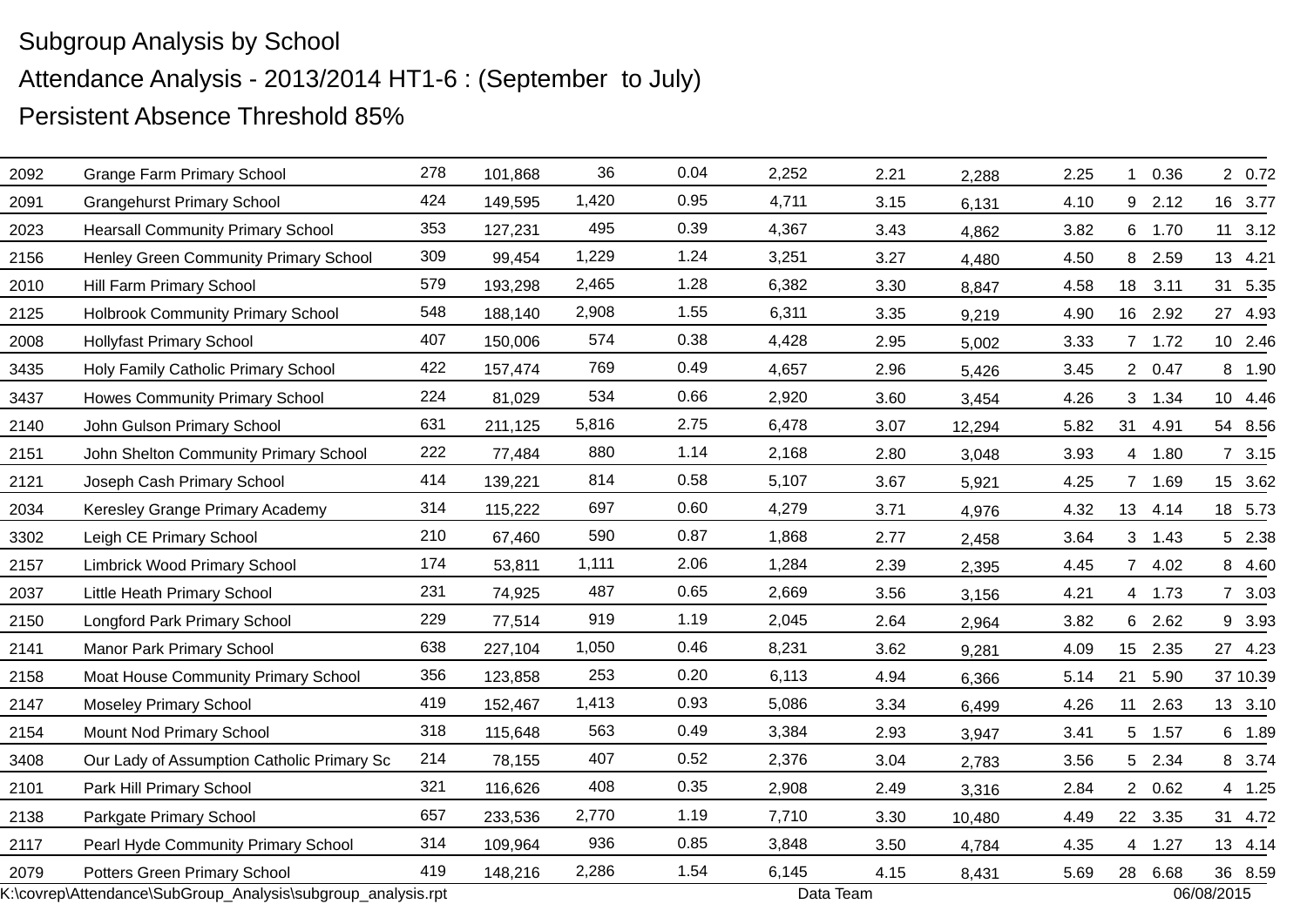| 2014 | Radford Primary Academy                                      | 233 | 75,158  | 1,083 | 1.44 | 2,545 | 3.39      | 3,628 | 4.83 |                | 4 1.72  |            | 9 3.86   |
|------|--------------------------------------------------------------|-----|---------|-------|------|-------|-----------|-------|------|----------------|---------|------------|----------|
| 2132 | Ravensdale Primary School                                    | 427 | 158,340 | 596   | 0.38 | 3,799 | 2.40      | 4,395 | 2.78 | 1              | 0.23    |            | 6 1.41   |
| 2143 | <b>Richard Lee Primary School</b>                            | 567 | 184,179 | 3,049 | 1.66 | 5,614 | 3.05      | 8,663 | 4.70 |                | 13 2.29 |            | 35 6.17  |
| 3404 | Sacred Heart Catholic Primary School                         | 426 | 152,302 | 859   | 0.56 | 3,982 | 2.61      | 4,841 | 3.18 |                | 2 0.47  |            | 5 1.17   |
| 2115 | Sir Frank Whittle Primary School                             | 272 | 88,898  | 1,070 | 1.20 | 3,278 | 3.69      | 4,348 | 4.89 |                | 11 4.04 |            | 20 7.35  |
| 2153 | Southfields Primary School                                   | 342 | 104,866 | 1,632 | 1.56 | 3,248 | 3.10      | 4,880 | 4.65 |                | 6 1.75  |            | 13 3.80  |
| 2118 | Sowe Valley Primary School                                   | 216 | 76,652  | 888   | 1.16 | 2,934 | 3.83      | 3,822 | 4.99 |                | 9 4.17  |            | 18 8.33  |
| 2155 | Spon Gate Primary School                                     | 311 | 96,253  | 1,751 | 1.82 | 3,294 | 3.42      | 5,045 | 5.24 |                | 6 1.93  |            | 22 7.07  |
| 3415 | SS Peter & Paul Catholic Primary School                      | 219 | 76,213  | 839   | 1.10 | 2,206 | 2.89      | 3,045 | 4.00 |                | 4 1.83  |            | 7 3.20   |
| 3009 | St Andrew's CE Infant School                                 | 180 | 66,674  | 283   | 0.42 | 1,994 | 2.99      | 2,277 | 3.42 | $2^{\circ}$    | 1.11    |            | 5 2.78   |
| 3418 | St Anne's Catholic Primary School                            | 200 | 71,667  | 551   | 0.77 | 1,437 | 2.01      | 1,988 | 2.77 |                | 0 0.00  |            | 3 1.50   |
| 3422 | St Augustine's Catholic Primary School                       | 328 | 94,689  | 1,525 | 1.61 | 4,199 | 4.43      | 5,724 | 6.05 | 11             | 3.35    |            | 24 7.32  |
| 2007 | St Bartholomew's CE Academy                                  | 343 | 115,379 | 2,330 | 2.02 | 4,769 | 4.13      | 7,099 | 6.15 |                | 20 5.83 |            | 28 8.16  |
| 2054 | St Christopher Primary School                                | 422 | 152,933 | 904   | 0.59 | 5,246 | 3.43      | 6,150 | 4.02 |                | 6 1.42  |            | 17 4.03  |
| 3405 | St Elizabeth's Catholic Primary School                       | 214 | 78,694  | 368   | 0.47 | 2,162 | 2.75      | 2,530 | 3.21 | $\overline{0}$ | 0.00    | 1          | 0.47     |
| 3423 | St Gregory's Catholic Primary School                         | 206 | 75,813  | 572   | 0.75 | 1,987 | 2.62      | 2,559 | 3.38 |                | 2 0.97  |            | 3 1.46   |
| 3409 | St John Fisher Catholic Primary School                       | 431 | 156,219 | 1,189 | 0.76 | 4,427 | 2.83      | 5,616 | 3.59 |                | 5 1.16  |            | 11 2.55  |
| 3412 | St John Vianney Catholic Primary School                      | 208 | 76,120  | 256   | 0.34 | 1,681 | 2.21      | 1,937 | 2.54 | $\mathbf{1}$   | 0.48    |            | 2 0.96   |
| 3301 | St John's CE Academy                                         | 205 | 73,012  | 134   | 0.18 | 1,953 | 2.67      | 2,087 | 2.86 | $\overline{0}$ | 0.00    |            | 3 1.46   |
| 2004 | St Laurence's CofE Primary School                            | 400 | 144,480 | 1,023 | 0.71 | 6,044 | 4.18      | 7,067 | 4.89 | 8              | 2.00    |            | 31 7.75  |
| 3010 | St Mary & St Benedict Catholic Primary Scho                  | 334 | 115,505 | 887   | 0.77 | 2,606 | 2.26      | 3,493 | 3.02 |                | 5 1.50  |            | 9 2.69   |
| 3406 | St Osburg's Catholic Primary School                          | 205 | 72,140  | 560   | 0.78 | 2,198 | 3.05      | 2,758 | 3.82 | $\overline{0}$ | 0.00    |            | 6 2.93   |
| 3411 | St Patrick's Catholic Primary School                         | 206 | 70,186  | 1,376 | 1.96 | 1,892 | 2.70      | 3,268 | 4.66 | 11             | 5.34    |            | 20 9.71  |
| 3432 | St Thomas More Catholic Primary School                       | 430 | 144,808 | 858   | 0.59 | 4,536 | 3.13      | 5,394 | 3.72 |                | 7 1.63  |            | 15 3.49  |
| 2056 | <b>Stanton Bridge Primary School</b>                         | 454 | 151,178 | 1,775 | 1.17 | 4,166 | 2.76      | 5,941 | 3.93 | 16             | 3.52    |            | 21 4.63  |
| 2136 | <b>Stivichall Primary School</b>                             | 542 | 197,010 | 817   | 0.41 | 4,957 | 2.52      | 5,774 | 2.93 |                | 2 0.37  |            | $6$ 1.11 |
|      | K:\covrep\Attendance\SubGroup_Analysis\subgroup_analysis.rpt |     |         |       |      |       | Data Team |       |      |                |         | 06/08/2015 |          |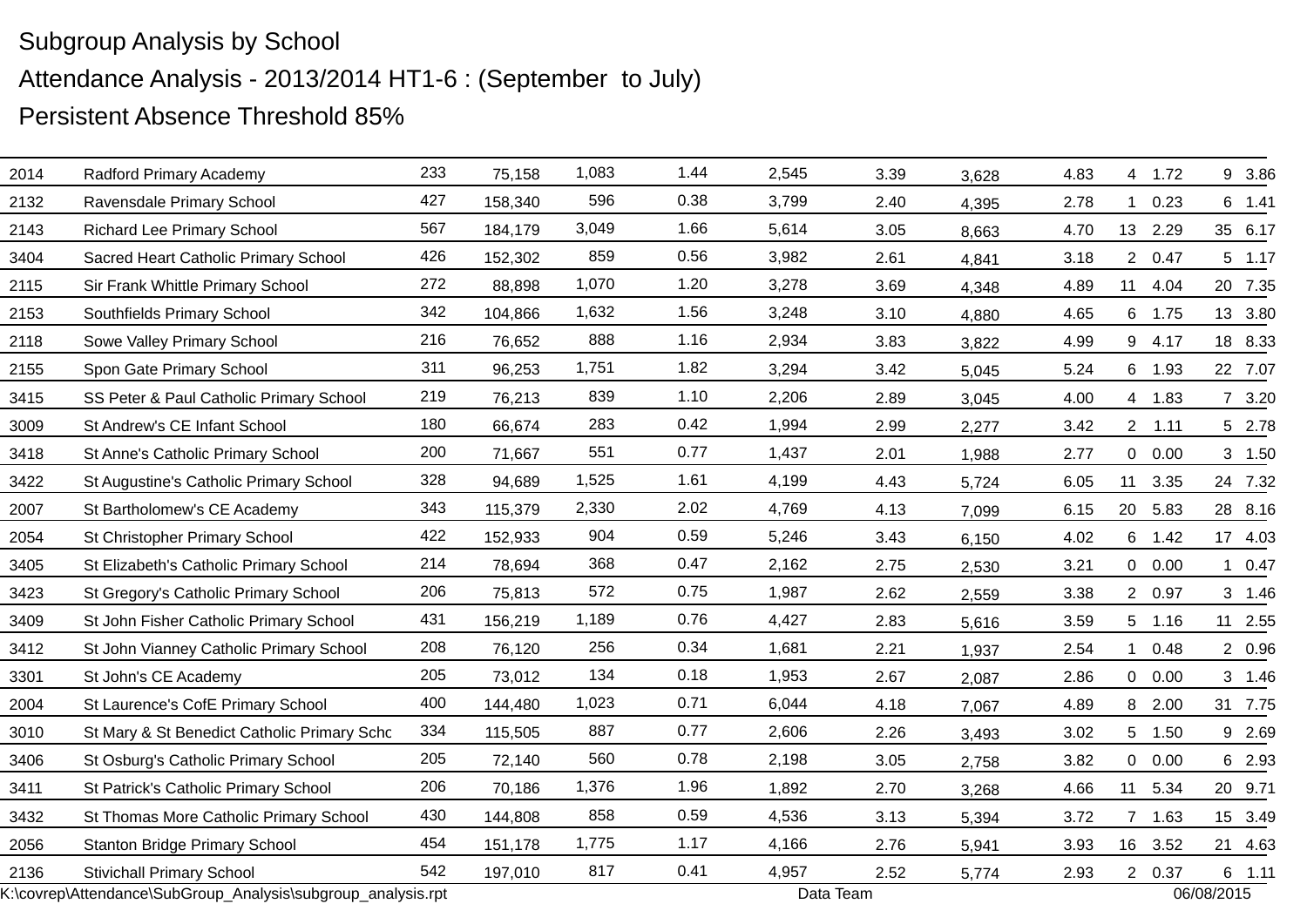| 2152 | Stoke Heath Primary School                 | 394 | 138,671 | 1,291 | 0.93 | 4,100 | 2.96 | 5,391  | 3.89 | 5  | .27   | 13 | 3.30    |
|------|--------------------------------------------|-----|---------|-------|------|-------|------|--------|------|----|-------|----|---------|
| 2129 | <b>Stoke Primary School</b>                | 440 | 151,849 | 3,102 | 2.04 | 4,693 | 3.09 | 7,795  | 5.13 | 19 | 4.32  | 35 | 7.95    |
| 2005 | Stretton Church of England Academy         | 196 | 63,913  | 497   | 0.78 | 2,283 | 3.57 | 2,780  | 4.35 |    | 3.57  |    | 9 4.59  |
| 2142 | <b>Templars Primary School</b>             | 502 | 174,770 | 1,351 | 0.77 | 5,479 | 3.13 | 6,830  | 3.91 |    | 20.40 | 14 | 2.79    |
| 3006 | Walsgrave CE Primary School                | 418 | 151,763 | 1,359 | 0.90 | 4,445 | 2.93 | 5,804  | 3.82 | 5  | 1.20  |    | 12 2.87 |
| 2068 | <b>Whitley Abbey Primary School</b>        | 222 | 78,792  | 740   | 0.94 | 2,061 | 2.62 | 2,801  | 3.55 |    | 3.15  | 10 | 4.50    |
| 2135 | Whitmore Park Primary School               | 628 | 216,824 | 2,514 | 1.16 | 8,488 | 3.91 | 11,002 | 5.07 | 20 | 3.18  | 41 | 6.53    |
| 2122 | <b>Whoberley Hall Primary School</b>       | 187 | 55,430  | 388   | 0.70 | 2,348 | 4.24 | 2,736  | 4.94 | 6  | 3.21  |    | 12 6.42 |
| 3438 | <b>Willenhall Community Primary School</b> | 399 | 142,171 | 1,458 | 1.03 | 4,189 | 2.95 | 5,647  | 3.97 | 13 | 3.26  |    | 23 5.76 |
| 2146 | <b>Wyken Croft Primary School</b>          | 645 | 234,122 | 865   | 0.37 | 9,116 | 3.89 | 9,981  | 4.26 | 17 | 2.64  | 36 | 5.58    |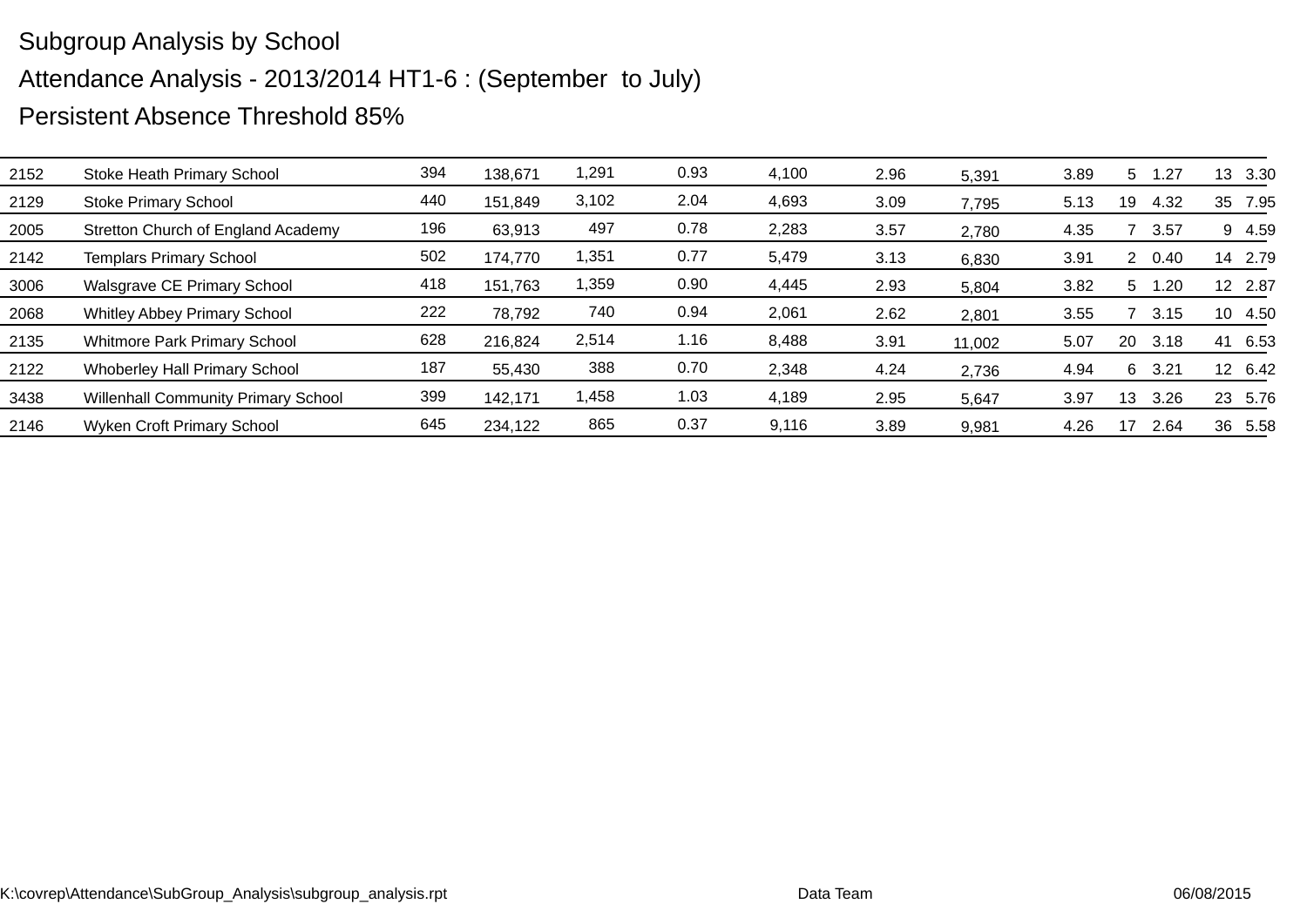|                | No Pupils | Sessions          | Unauth | %UnAuthAbs Authorised |         | %AuthAbs | Absent  | $%$ Att<br>%Abs | $56+$<br>absence absence | No & % of No & % of<br>Pupils with Pupils with<br>-46+ |
|----------------|-----------|-------------------|--------|-----------------------|---------|----------|---------|-----------------|--------------------------|--------------------------------------------------------|
| <b>Primary</b> |           | 29,919 10,434,620 | 94,702 | 0.91                  | 328,363 | 3.15     | 423,065 | 95.95           | 4.05 654 2.19            | 1259 4.21                                              |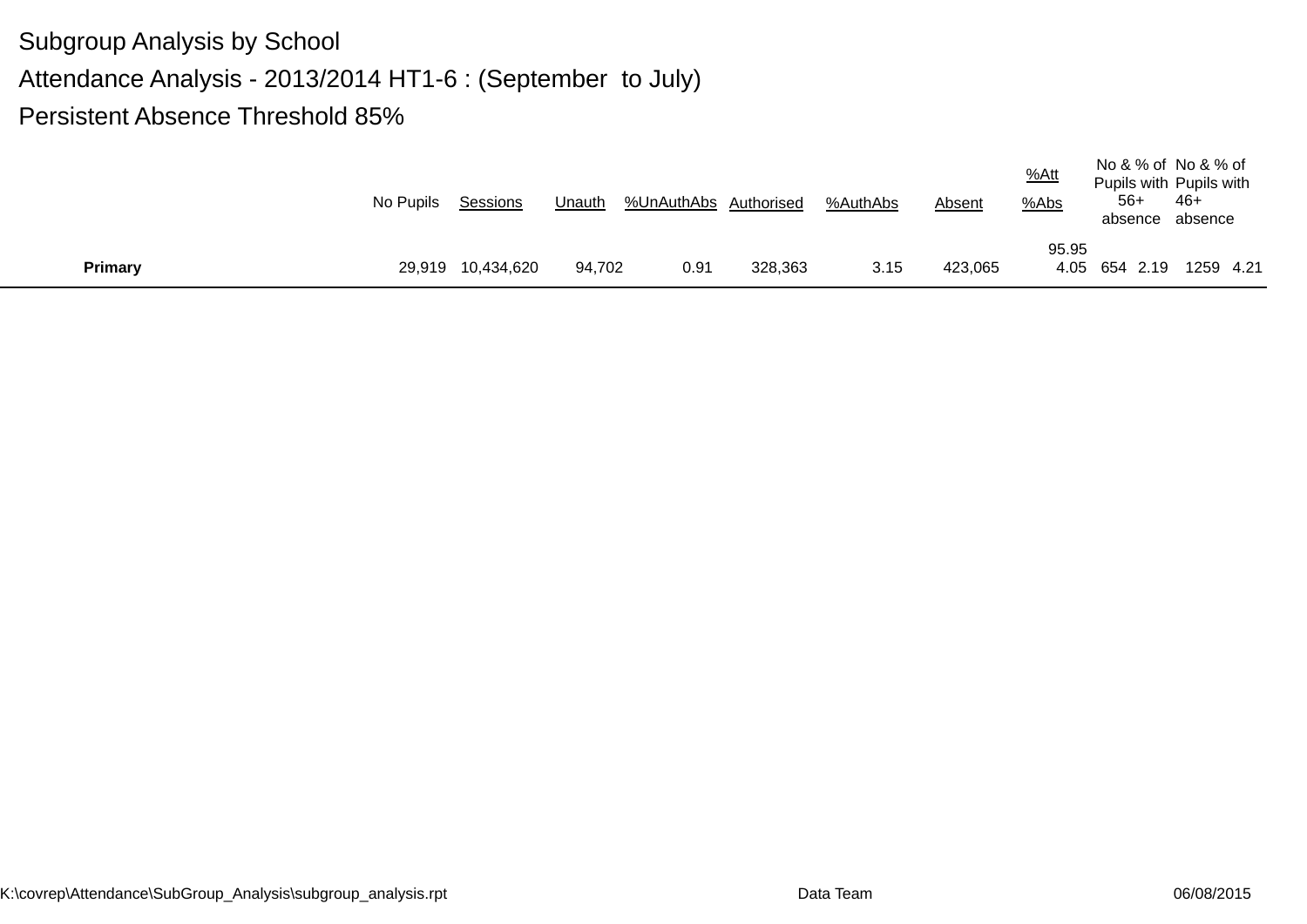Attendance Analysis - 2013/2014 HT1-6 : (September to July)

Persistent Absence Threshold 85%

### **Secondary**

| pecondary |                                           | No Pupils | Sessions | Unauth | %UnAuthAbs | Authorised | %AuthAbs | Absent | %Abs | No $& %$ of<br>Pupils with<br>$56+$<br>absence |      | No & % of<br>Pupils with<br>$46+$<br>absence |
|-----------|-------------------------------------------|-----------|----------|--------|------------|------------|----------|--------|------|------------------------------------------------|------|----------------------------------------------|
| 4000      | Barr's Hill School & Community College    | 669       | 220,526  | 5,736  | 2.60       | 8,342      | 3.78     | 14,078 | 6.38 | 54                                             | 8.07 | 72 10.76                                     |
| 4701      | <b>Bishop Ullathorne Catholic School</b>  | 803       | 297,532  | 3,633  | 1.22       | 11,174     | 3.76     | 14,807 | 4.98 | 43                                             | 5.35 | 64 7.97                                      |
| 4800      | Blue Coat CE School & Music College       | 1,135     | 401,208  | 1,242  | 0.31       | 14,554     | 3.63     | 15,796 | 3.94 | 27                                             | 2.38 | 54 4.76                                      |
| 4028      | <b>Caludon Castle School</b>              | 1,265     | 457,006  | 3,054  | 0.67       | 24,024     | 5.26     | 27,078 | 5.93 | 78                                             | 6.17 | 133 10.51                                    |
| 4707      | <b>Cardinal Newman Catholic School</b>    | 1,074     | 385,469  | 2,848  | 0.74       | 16,775     | 4.35     | 19,623 | 5.09 | 45                                             | 4.19 | 83 7.73                                      |
| 4710      | Cardinal Wiseman Catholic School          | 1,084     | 387,125  | 8,442  | 2.18       | 14,611     | 3.77     | 23,009 | 5.94 | 72                                             | 6.64 | 123 11.35                                    |
| 4026      | Coundon Court                             | 1,429     | 510,446  | 3,656  | 0.72       | 34,165     | 6.69     | 37,821 | 7.41 | 183 12.81                                      |      | 304 21.27                                    |
| 4001      | <b>Ernesford Grange Community Academy</b> | 511       | 177,497  | 4,178  | 2.35       | 6,072      | 3.42     | 10,250 | 5.77 | 33                                             | 6.46 | 52 10.18                                     |
| 4037      | Finham Park Mathematics and Computing Co  | 1,217     | 446,741  | 1,987  | 0.44       | 17,188     | 3.85     | 19,175 | 4.29 | 25                                             | 2.05 | 46 3.78                                      |
| 4029      | <b>Foxford School</b>                     | 921       | 330,163  | 8,403  | 2.55       | 9,457      | 2.86     | 17,860 | 5.41 | 55                                             | 5.97 | 95 10.31                                     |
| 6905      | <b>Grace Academy Coventry</b>             | 855       | 219,507  | 4,301  | 1.96       | 10,013     | 4.56     | 14,314 | 6.52 | 47                                             | 5.50 | 61 7.13                                      |
| 4030      | Lyng Hall School                          | 624       | 208,471  | 5,637  | 2.70       | 6,657      | 3.19     | 12,294 | 5.90 | 30                                             | 4.81 | 50 8.01                                      |
| 4034      | <b>President Kennedy School</b>           | 1,045     | 364,627  | 3,396  | 0.93       | 15,748     | 4.32     | 19,144 | 5.25 | 58                                             | 5.55 | 85 8.13                                      |
| 6906      | <b>Sidney Stringer Academy</b>            | 1,093     | 390,370  | 5,273  | 1.35       | 14,760     | 3.78     | 20,033 | 5.13 | 34                                             | 3.11 | 62 5.67                                      |
| 4005      | Stoke Park School & Community College     | 934       | 335,589  | 3,241  | 0.97       | 15,296     | 4.56     | 18,537 | 5.52 | 46                                             | 4.93 | 73 7.82                                      |
| 4043      | The Westwood Academy                      | 547       | 187,111  | 2,041  | 1.09       | 12,965     | 6.93     | 15,006 | 8.02 | 120 21.94                                      |      | 134 24.50                                    |
| 4033      | Tile Hill Wood School & Language College  | 939       | 324,823  | 2,989  | 0.92       | 20,718     | 6.38     | 23,707 | 7.30 | 73                                             | 7.77 | 116 12.35                                    |
| 4044      | <b>Whitley Academy</b>                    | 762       | 275,514  | 5,202  | 1.89       | 9,407      | 3.41     | 14,609 | 5.30 | 33                                             | 4.33 | 59 7.74                                      |
| 4027      | <b>Woodlands Academy</b>                  | 749       | 257,900  | 1,847  | 0.72       | 9,924      | 3.85     | 11,771 | 4.56 | 33                                             | 4.41 | 45 6.01                                      |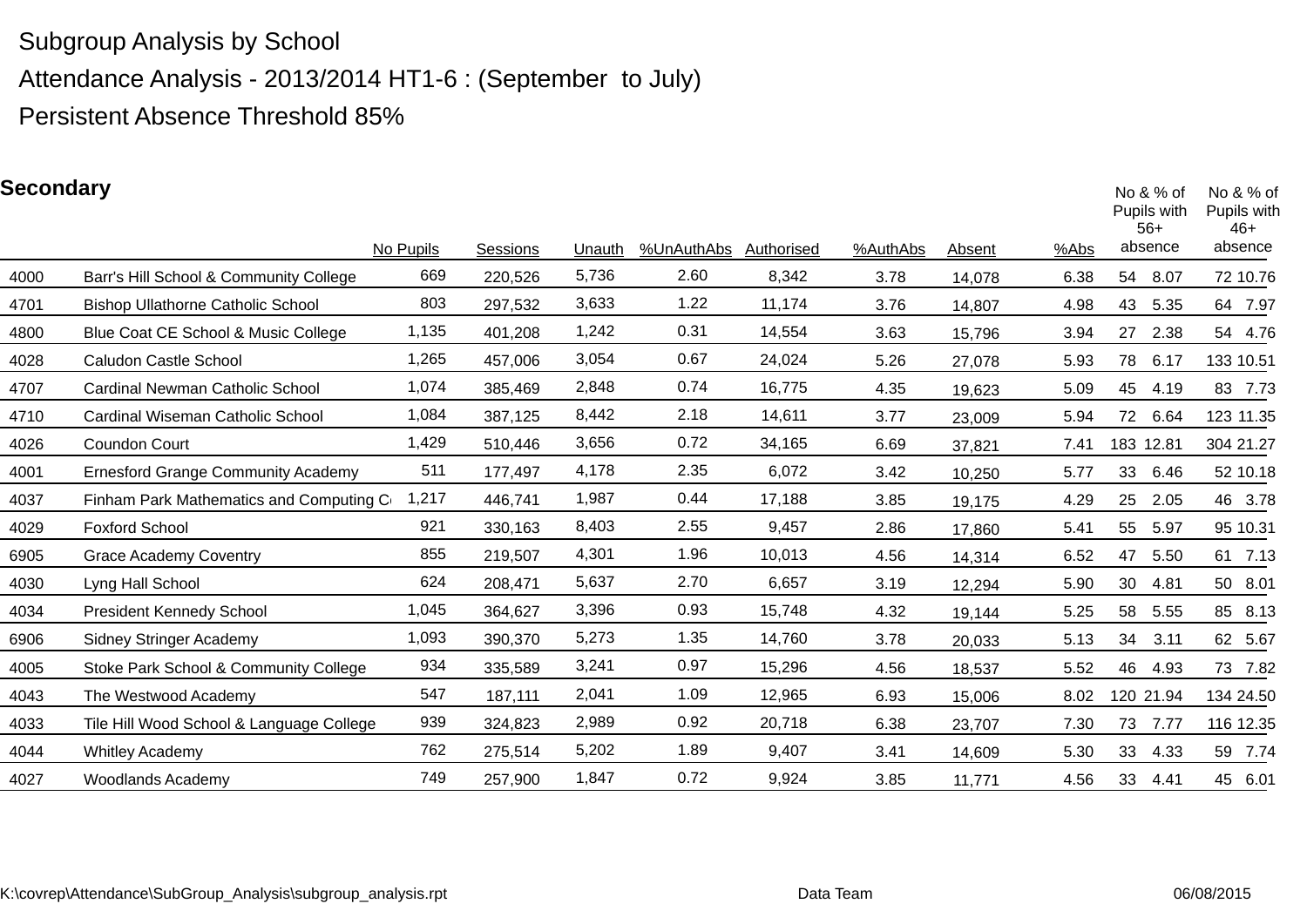|                  | No Pupils | Sessions  | Unauth | %UnAuthAbs Authorised |         | %AuthAbs | <b>Absent</b> | $%$ Att<br>$%$ Abs | No & % of No & % of<br>Pupils with Pupils with<br>-56<br>absence absence | -46+      |  |
|------------------|-----------|-----------|--------|-----------------------|---------|----------|---------------|--------------------|--------------------------------------------------------------------------|-----------|--|
|                  |           |           |        |                       |         |          |               | 94.35              |                                                                          |           |  |
| <b>Secondary</b> | 17,656    | 6,177,625 | 77,106 | 1.25                  | 271,850 | 4.40     | 348,912       |                    | 5.65 1089 6.17                                                           | 1711 9.69 |  |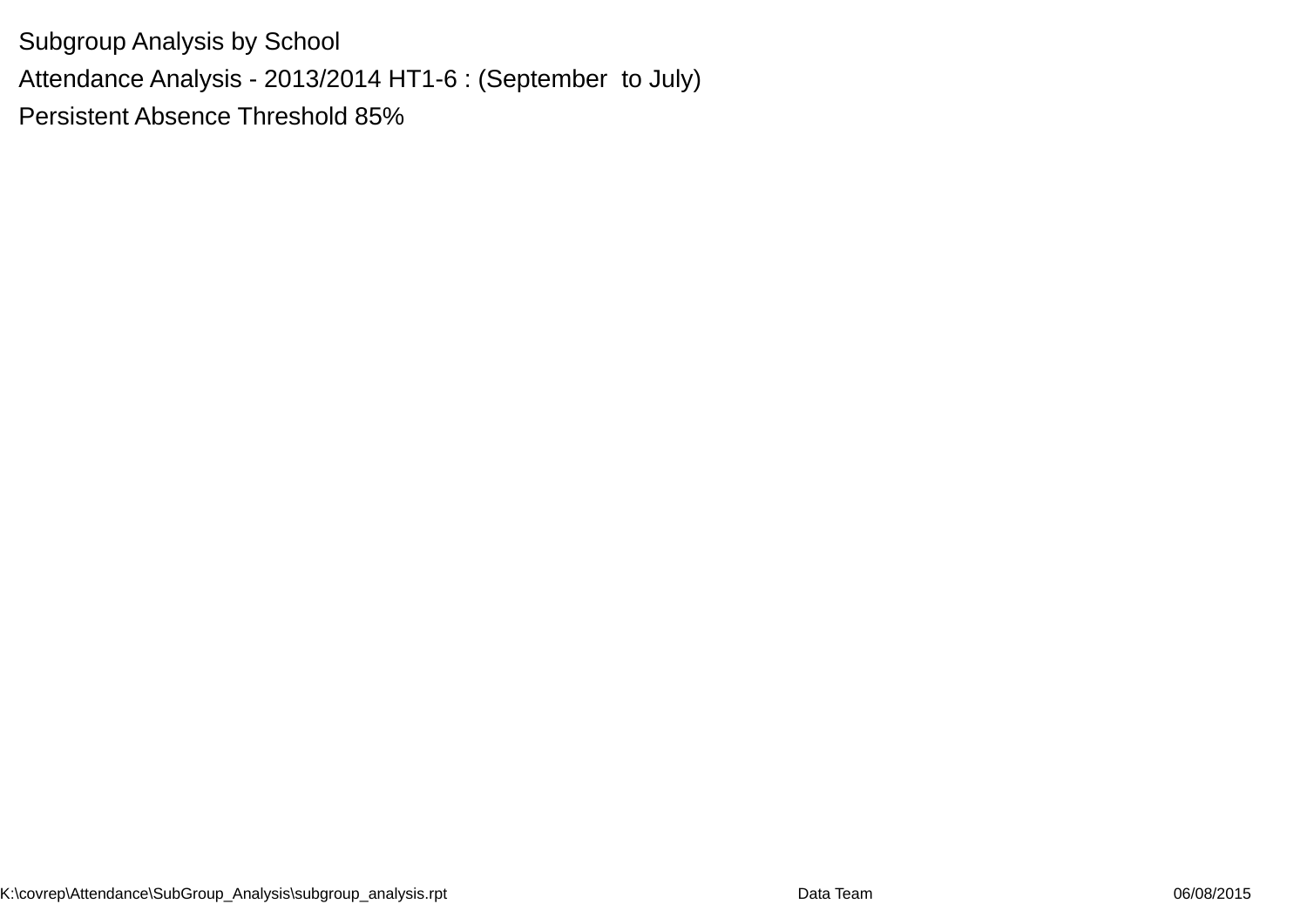Attendance Analysis - 2014/2015 HT1-6 : (September to July)

Persistent Absence Threshold 85%

### **Primary**

| r i mary |                                             | No Pupils | Sessions | Unauth | %UnAuthAbs | Authorised | %AuthAbs | Absent | %Abs |                | No $& %$ of<br>Pupils with<br>$56+$<br>absence | No $& %$ of<br>Pupils with<br>$46+$<br>absence |         |
|----------|---------------------------------------------|-----------|----------|--------|------------|------------|----------|--------|------|----------------|------------------------------------------------|------------------------------------------------|---------|
| 2000     | Aldermans Green Community Primary Schoc     | 465       | 159,502  | 1,459  | 0.91       | 6,207      | 3.89     | 7,666  | 4.81 |                | 12 2.58                                        | 26 5.59                                        |         |
| 2131     | Aldermoor Farm Primary School               | 466       | 139,561  | 1,293  | 0.93       | 3,003      | 2.15     | 4,296  | 3.08 |                | 0.21                                           | 6                                              | 1.29    |
| 3008     | All Saints' CE Primary School               | 229       | 75,696   | 443    | 0.59       | 2,070      | 2.73     | 2,513  | 3.32 |                | 2 0.87                                         |                                                | 2 0.87  |
| 3433     | All Souls' Catholic Primary School          | 211       | 78,603   | 82     | 0.10       | 2,735      | 3.48     | 2,817  | 3.58 |                | 0.47                                           |                                                | 3 1.42  |
| 2076     | <b>Allesley Hall Primary School</b>         | 209       | 75,322   | 262    | 0.35       | 2,206      | 2.93     | 2,468  | 3.28 |                | 0.48                                           |                                                | 3 1.44  |
| 2084     | <b>Allesley Primary School</b>              | 370       | 135,135  | 1,036  | 0.77       | 4,523      | 3.35     | 5,559  | 4.11 | 5 <sup>5</sup> | 1.35                                           | 12 3.24                                        |         |
| 2149     | <b>Broad Heath Community Primary School</b> | 558       | 190,242  | 1,760  | 0.93       | 5,346      | 2.81     | 7,106  | 3.74 |                | 6 1.08                                         | 12 2.15                                        |         |
| 2107     | Cannon Park Primary School                  | 218       | 74,080   | 669    | 0.90       | 2,198      | 2.97     | 2,867  | 3.87 |                | 5 2.29                                         |                                                | 5 2.29  |
| 3436     | <b>Charter Primary School</b>               | 205       | 67,300   | 1,017  | 1.51       | 1,813      | 2.69     | 2,830  | 4.21 | 3              | 1.46                                           | 10 4.88                                        |         |
| 2001     | Christ the King Catholic Primary School     | 431       | 158,850  | 522    | 0.33       | 4,295      | 2.70     | 4,817  | 3.03 |                | 2 0.46                                         |                                                | 3 0.70  |
| 2110     | <b>Clifford Bridge Primary School</b>       | 301       | 109,334  | 513    | 0.47       | 3,058      | 2.80     | 3,571  | 3.27 | 3              | 1.00                                           |                                                | 5 1.66  |
| 3434     | Corpus Christi Catholic Primary School      | 252       | 87,481   | 743    | 0.85       | 1,740      | 1.99     | 2,483  | 2.84 |                | 0 0.00                                         |                                                | 3, 1.19 |
| 2130     | <b>Coundon Primary School</b>               | 456       | 167,363  | 796    | 0.48       | 5,704      | 3.41     | 6,500  | 3.88 | 14             | 3.07                                           | 19 4.17                                        |         |
| 2009     | <b>Courthouse Green Primary School</b>      | 607       | 215,832  | 1,854  | 0.86       | 7,777      | 3.60     | 9,631  | 4.46 |                | 16 2.64                                        | 30 4.94                                        |         |
| 2013     | Earlsdon Primary School                     | 429       | 156,507  | 775    | 0.50       | 4,684      | 2.99     | 5,459  | 3.49 |                | 2 0.47                                         |                                                | 8 1.86  |
| 2095     | Eastern Green Junior School                 | 242       | 90,532   | 307    | 0.34       | 1,775      | 1.96     | 2,082  | 2.30 |                | 0.41                                           |                                                | 3 1.24  |
| 2015     | <b>Edgewick Community Primary School</b>    | 226       | 77,613   | 737    | 0.95       | 3,182      | 4.10     | 3,919  | 5.05 | 9              | 3.98                                           | 15 6.64                                        |         |
| 2078     | <b>Ernesford Grange Primary School</b>      | 480       | 175,846  | 1,045  | 0.59       | 5,580      | 3.17     | 6,625  | 3.77 | 6              | 1.25                                           | 14 2.92                                        |         |
| 2124     | Finham Primary School                       | 435       | 161,634  | 868    | 0.54       | 5,147      | 3.18     | 6,015  | 3.72 | 9              | 2.07                                           | 16 3.68                                        |         |
| 2145     | Frederick Bird Primary School               | 806       | 267,458  | 3,175  | 1.19       | 9,600      | 3.59     | 12,775 | 4.78 | 13             | 1.61                                           | 32 3.97                                        |         |
| 3414     | Good Shepherd Catholic Primary School       | 216       | 79,147   | 462    | 0.58       | 2,370      | 2.99     | 2,832  | 3.58 | 3              | 1.39                                           |                                                | 4 1.85  |
| 2021     | <b>Gosford Park Primary School</b>          | 446       | 149,657  | 1,525  | 1.02       | 7,166      | 4.79     | 8,691  | 5.81 | 22             | 4.93                                           | 44 9.87                                        |         |

K:\covrep\Attendance\SubGroup\_Analysis\subgroup\_analysis.rpt Data Team Data Team 06/08/2015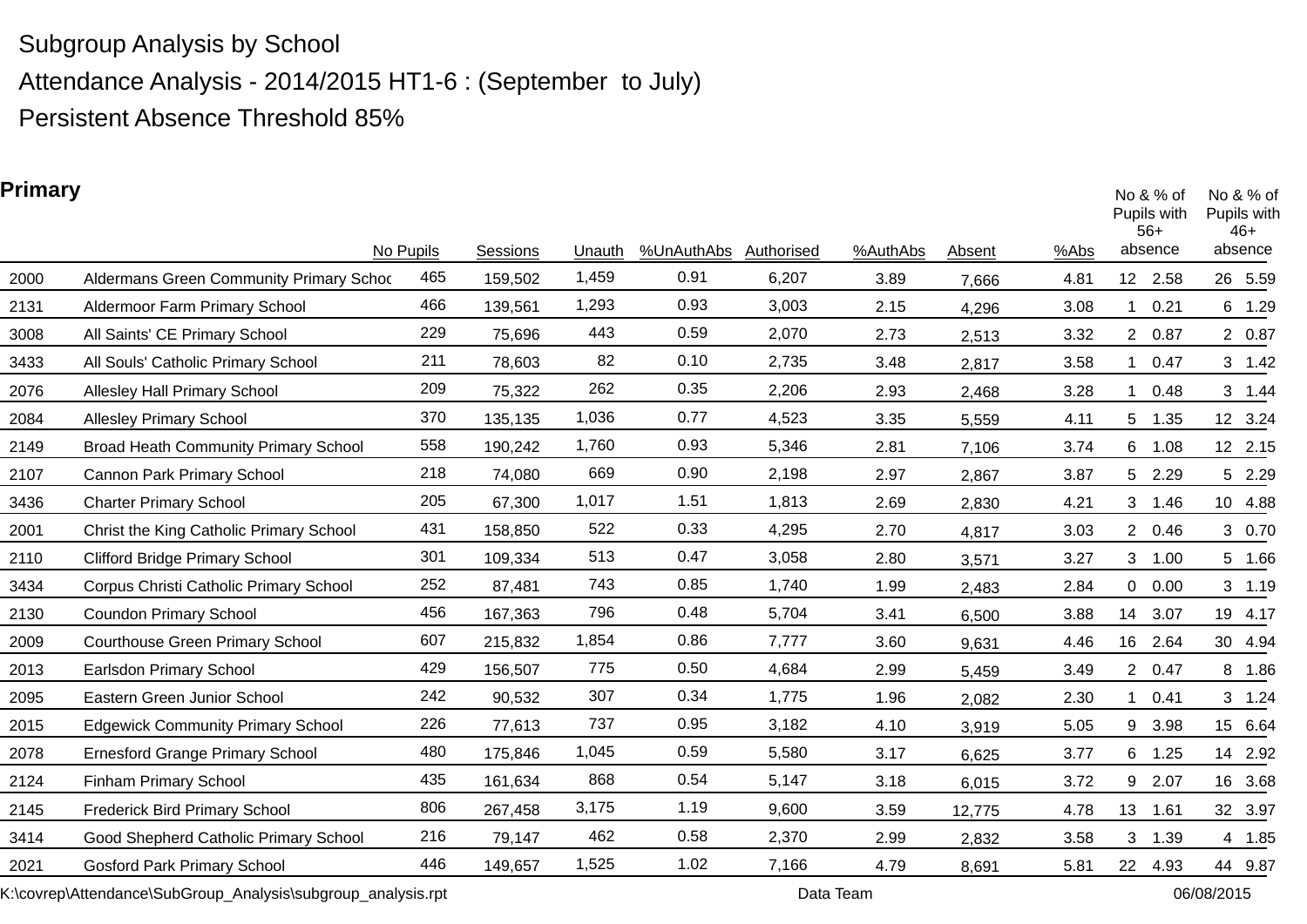|      | K:\covrep\Attendance\SubGroup_Analysis\subgroup_analysis.rpt |     |         |                |      | Data Team |      |        |      |                 |         | 06/08/2015 |
|------|--------------------------------------------------------------|-----|---------|----------------|------|-----------|------|--------|------|-----------------|---------|------------|
| 2079 | <b>Potters Green Primary School</b>                          | 416 | 144,491 | 1,828          | 1.27 | 6,602     | 4.57 | 8,430  | 5.83 |                 | 33 7.93 | 51 12.26   |
| 2117 | Pearl Hyde Community Primary School                          | 319 | 114,142 | 703            | 0.62 | 3,144     | 2.75 | 3,847  | 3.37 | $\overline{4}$  | 1.25    | 8 2.51     |
| 2138 | Parkgate Primary School                                      | 652 | 234,571 | 2,770          | 1.18 | 8,982     | 3.83 | 11,752 | 5.01 | 27              | 4.14    | 49 7.52    |
| 2101 | Park Hill Primary School                                     | 334 | 122,441 | 456            | 0.37 | 3,512     | 2.87 | 3,968  | 3.24 |                 | 3 0.90  | 3 0.90     |
| 3408 | Our Lady of Assumption Catholic Primary Sc                   | 215 | 76,470  | 480            | 0.63 | 2,186     | 2.86 | 2,666  | 3.49 | 4               | 1.86    | 7 3.26     |
| 2154 | Mount Nod Primary School                                     | 318 | 117,434 | 640            | 0.54 | 3,162     | 2.69 | 3,802  | 3.24 |                 | 5 1.57  | 9 2.83     |
| 2147 | <b>Moseley Primary School</b>                                | 437 | 158,132 | 1,342          | 0.85 | 4,290     | 2.71 | 5,632  | 3.56 | $2^{\circ}$     | 0.46    | 10 2.29    |
| 2158 | Moat House Community Primary School                          | 368 | 129,500 | 1,671          | 1.29 | 5,545     | 4.28 | 7,216  | 5.57 | 18              | 4.89    | 32 8.70    |
| 2141 | <b>Manor Park Primary School</b>                             | 626 | 229,645 | 1,037          | 0.45 | 8,300     | 3.61 | 9,337  | 4.07 |                 | 17 2.72 | 25 3.99    |
| 2150 | Longford Park Primary School                                 | 225 | 78,302  | 1,011          | 1.29 | 2,743     | 3.50 | 3,754  | 4.79 |                 | 3, 1.33 | 9 4.00     |
| 2037 | Little Heath Primary School                                  | 247 | 78,761  | 560            | 0.71 | 3,086     | 3.92 | 3,646  | 4.63 | 6               | 2.43    | 14 5.67    |
| 2157 | <b>Limbrick Wood Primary School</b>                          | 183 | 58,918  | 1,049          | 1.78 | 2,012     | 3.41 | 3,061  | 5.20 |                 | 8 4.37  | 12 6.56    |
| 3302 | Leigh CE Primary School                                      | 195 | 69,624  | 711            | 1.02 | 1,924     | 2.76 | 2,635  | 3.78 | 6               | 3.08    | 9 4.62     |
| 2034 | Keresley Grange Primary Academy                              | 312 | 115,061 | 788            | 0.68 | 4,184     | 3.64 | 4,972  | 4.32 |                 | 6 1.92  | 14 4.49    |
| 2121 | Joseph Cash Primary School                                   | 457 | 148,036 | 1,307          | 0.88 | 6,941     | 4.69 | 8,248  | 5.57 | 23              | 5.03    | 36 7.88    |
| 2151 | John Shelton Community Primary School                        | 224 | 78,634  | 1,012          | 1.29 | 2,782     | 3.54 | 3,794  | 4.82 | 6               | 2.68    | 13 5.80    |
| 2140 | John Gulson Primary School                                   | 677 | 214,481 | 5,076          | 2.37 | 6,299     | 2.94 | 11,375 | 5.30 | 29              | 4.28    | 44 6.50    |
| 3437 | Howes Community Primary School                               | 229 | 80,536  | 836            | 1.04 | 3,195     | 3.97 | 4,031  | 5.01 | 8               | 3.49    | 17 7.42    |
| 3435 | Holy Family Catholic Primary School                          | 423 | 158,189 | 844            | 0.53 | 5,056     | 3.20 | 5,900  | 3.73 |                 | 6 1.42  | 13 3.07    |
| 2008 | <b>Hollyfast Primary School</b>                              | 445 | 162,974 | 772            | 0.47 | 4,729     | 2.90 | 5,501  | 3.38 |                 | 3 0.67  | 8 1.80     |
| 2125 | <b>Holbrook Community Primary School</b>                     | 567 | 198,960 | 2,967          | 1.49 | 7,652     | 3.85 | 10,619 | 5.34 | 20              | 3.53    | 37 6.53    |
| 2010 | Hill Farm Primary School                                     | 607 | 204,605 | 2,536          | 1.24 | 8,302     | 4.06 | 10,838 | 5.30 | 29              | 4.78    | 47 7.74    |
| 2156 | Henley Green Community Primary School                        | 336 | 112,239 | 2,065          | 1.84 | 3,688     | 3.29 | 5,753  | 5.13 | 15 <sub>1</sub> | 4.46    | 6.25<br>21 |
| 2023 | <b>Hearsall Community Primary School</b>                     | 372 | 128,250 | 472            | 0.37 | 4,510     | 3.52 | 4,982  | 3.88 |                 | 5 1.34  | 8 2.15     |
| 2091 | <b>Grangehurst Primary School</b>                            | 422 | 152,937 | 1,591          | 1.04 | 5,419     | 3.54 | 7,010  | 4.58 | 14              | 3.32    | 25 5.92    |
| 2092 | <b>Grange Farm Primary School</b>                            | 312 | 114,318 | $\overline{7}$ | 0.01 | 3,235     | 2.83 | 3,242  | 2.84 |                 | 5 1.60  | 5 1.60     |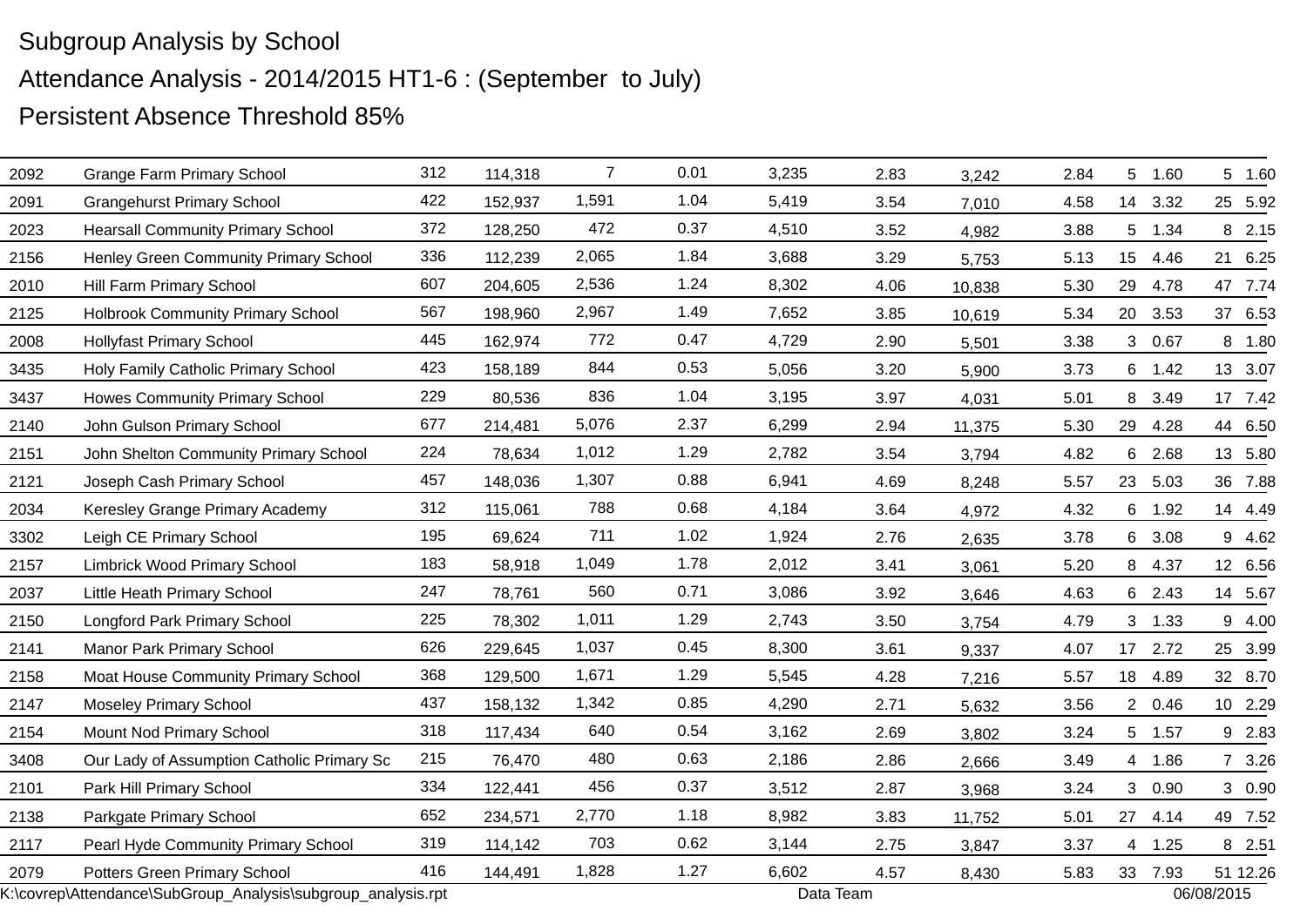| 2014 | Radford Primary Academy                                      | 227 | 75,085  | 883   | 1.18 | 2,251 | 3.00      | 3,134 | 4.17 |                | 5 2.20   | 7 3.08     |
|------|--------------------------------------------------------------|-----|---------|-------|------|-------|-----------|-------|------|----------------|----------|------------|
| 2132 | Ravensdale Primary School                                    | 425 | 156,717 | 728   | 0.46 | 4,930 | 3.15      | 5,658 | 3.61 | 4              | 0.94     | 7 1.65     |
| 2143 | <b>Richard Lee Primary School</b>                            | 601 | 191,249 | 3,035 | 1.59 | 6,858 | 3.59      | 9,893 | 5.17 |                | 14 2.33  | 39 6.49    |
| 3404 | Sacred Heart Catholic Primary School                         | 426 | 158,138 | 955   | 0.60 | 4,930 | 3.12      | 5,885 | 3.72 |                | 10 2.35  | 19 4.46    |
| 2115 | Sir Frank Whittle Primary School                             | 288 | 95,982  | 1,383 | 1.44 | 3,664 | 3.82      | 5,047 | 5.26 | 14             | 4.86     | 21 7.29    |
| 2153 | Southfields Primary School                                   | 402 | 127,276 | 1,906 | 1.50 | 3,683 | 2.89      | 5,589 | 4.39 |                | 6 1.49   | 21 5.22    |
| 2118 | Sowe Valley Primary School                                   | 216 | 76,911  | 578   | 0.75 | 2,595 | 3.37      | 3,173 | 4.13 |                | 5 2.31   | 8 3.70     |
| 2155 | Spon Gate Primary School                                     | 341 | 95,878  | 1,717 | 1.79 | 3,089 | 3.22      | 4,806 | 5.01 |                | 6 1.76   | 16 4.69    |
| 3415 | SS Peter & Paul Catholic Primary School                      | 215 | 74,782  | 746   | 1.00 | 2,077 | 2.78      | 2,823 | 3.77 |                | 4 1.86   | 8 3.72     |
| 3009 | St Andrew's CE Infant School                                 | 183 | 66,143  | 260   | 0.39 | 1,909 | 2.89      | 2,169 | 3.28 | $\mathbf{1}$   | 0.55     | 3 1.64     |
| 3418 | St Anne's Catholic Primary School                            | 227 | 73,426  | 593   | 0.81 | 1,552 | 2.11      | 2,145 | 2.92 | $\mathbf{1}$   | 0.44     | 10.44      |
| 3422 | St Augustine's Catholic Primary School                       | 366 | 131,524 | 1,093 | 0.83 | 5,700 | 4.33      | 6,793 | 5.16 | 16             | 4.37     | 31 8.47    |
| 2007 | St Bartholomew's CE Academy                                  | 358 | 118,056 | 1,730 | 1.47 | 5,902 | 5.00      | 7,632 | 6.46 | 25             | 6.98     | 40 11.17   |
| 2054 | St Christopher Primary School                                | 425 | 154,954 | 993   | 0.64 | 4,932 | 3.18      | 5,925 | 3.82 | 3 <sup>1</sup> | 0.71     | 9 2.12     |
| 3405 | St Elizabeth's Catholic Primary School                       | 224 | 77,754  | 434   | 0.56 | 2,195 | 2.82      | 2,629 | 3.38 | $\overline{2}$ | 0.89     | 6 2.68     |
| 3423 | St Gregory's Catholic Primary School                         | 216 | 77,829  | 520   | 0.67 | 2,370 | 3.05      | 2,890 | 3.71 |                | 3 1.39   | 8 3.70     |
| 3409 | St John Fisher Catholic Primary School                       | 426 | 157,061 | 894   | 0.57 | 4,909 | 3.13      | 5,803 | 3.69 |                | $5$ 1.17 | 8 1.88     |
| 3412 | St John Vianney Catholic Primary School                      | 212 | 75,937  | 325   | 0.43 | 1,859 | 2.45      | 2,184 | 2.88 |                | 2 0.94   | 3 1.42     |
| 3301 | St John's CE Academy                                         | 201 | 73,905  | 98    | 0.13 | 2,204 | 2.98      | 2,302 | 3.11 |                | 3 1.49   | 5 2.49     |
| 2004 | St Laurence's CofE Primary School                            | 431 | 152,060 | 709   | 0.47 | 6,455 | 4.25      | 7,164 | 4.71 | 18             | 4.18     | 24 5.57    |
| 3010 | St Mary & St Benedict Catholic Primary Scho                  | 335 | 116,591 | 973   | 0.83 | 3,007 | 2.58      | 3,980 | 3.41 | 5 <sub>5</sub> | 1.49     | 12 3.58    |
| 3406 | St Osburg's Catholic Primary School                          | 215 | 77,502  | 416   | 0.54 | 2,147 | 2.77      | 2,563 | 3.31 | $\overline{0}$ | 0.00     | 3 1.40     |
| 3411 | St Patrick's Catholic Primary School                         | 212 | 74,023  | 936   | 1.26 | 1,887 | 2.55      | 2,823 | 3.81 |                | 2 0.94   | 7 3.30     |
| 3432 | St Thomas More Catholic Primary School                       | 441 | 151,862 | 614   | 0.40 | 5,082 | 3.35      | 5,696 | 3.75 |                | 6 1.36   | 12 2.72    |
| 2056 | <b>Stanton Bridge Primary School</b>                         | 447 | 152,031 | 1,947 | 1.28 | 4,201 | 2.76      | 6,148 | 4.04 |                | 10 2.24  | 19 4.25    |
| 2136 | <b>Stivichall Primary School</b>                             | 543 | 197,548 | 762   | 0.39 | 5,710 | 2.89      | 6,472 | 3.28 |                | 4 0.74   | 7 1.29     |
|      | K:\covrep\Attendance\SubGroup_Analysis\subgroup_analysis.rpt |     |         |       |      |       | Data Team |       |      |                |          | 06/08/2015 |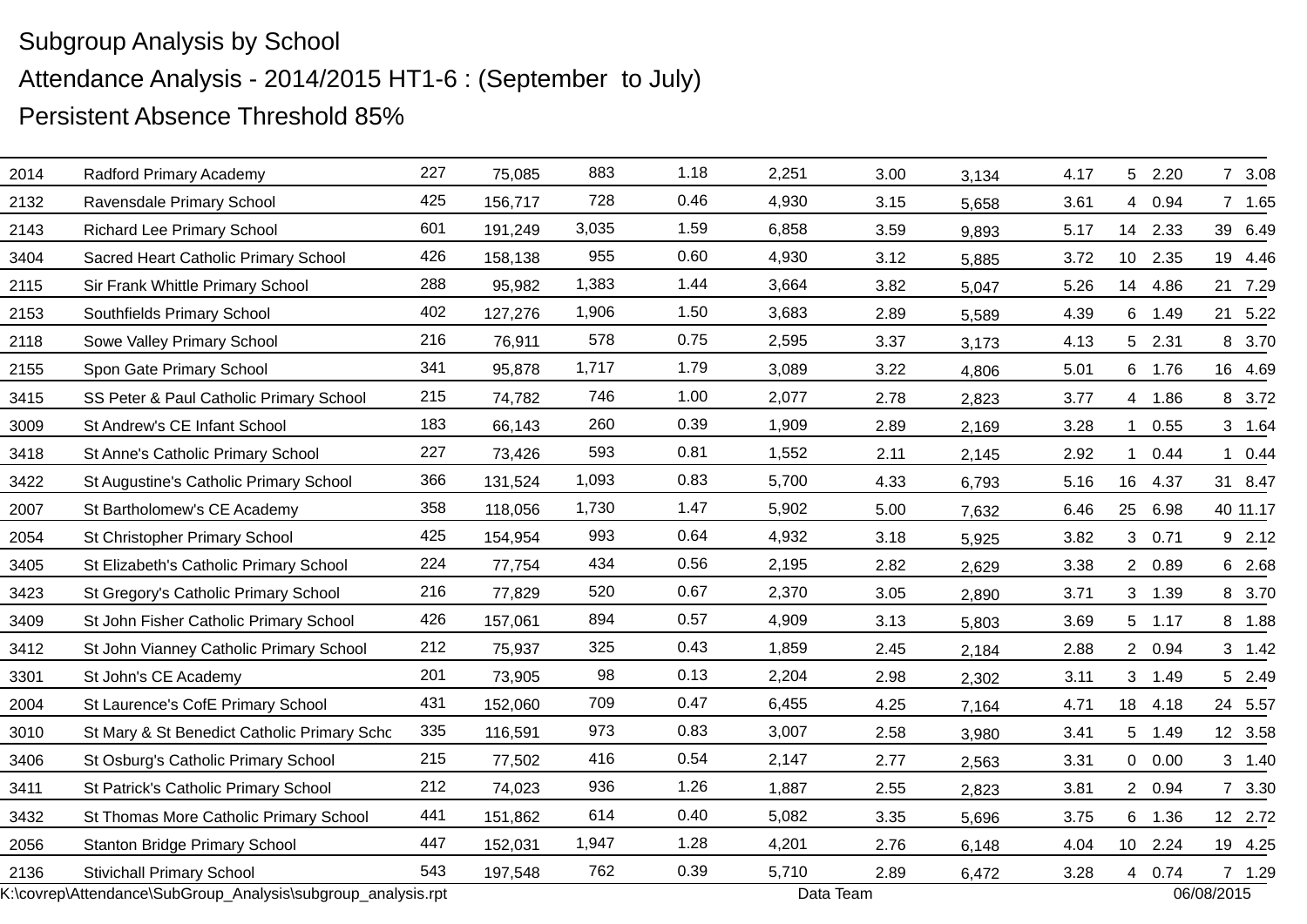| 2152 | Stoke Heath Primary School                 | 405 | 144,764 | 1,524 | 1.05 | 4,187 | 2.89 | 5,711  | 3.95 | 10 | 2.47 | 19 | 4.69    |
|------|--------------------------------------------|-----|---------|-------|------|-------|------|--------|------|----|------|----|---------|
| 2129 | <b>Stoke Primary School</b>                | 442 | 155,494 | 2,597 | 1.67 | 4,701 | 3.02 | 7,298  | 4.69 | 15 | 3.39 | 27 | 6.11    |
| 2005 | Stretton Church of England Academy         | 206 | 68,584  | 479   | 0.70 | 2,681 | 3.91 | 3,160  | 4.61 | 5  | 2.43 |    | 6 2.91  |
| 2142 | <b>Templars Primary School</b>             | 520 | 185,798 | 1,207 | 0.65 | 5,783 | 3.11 | 6,990  | 3.76 | 6  | 1.15 | 18 | 3.46    |
| 3006 | Walsgrave CE Primary School                | 435 | 157,713 | 954   | 0.60 | 5,349 | 3.39 | 6,303  | 4.00 | 10 | 2.30 | 18 | 4.14    |
| 2068 | <b>Whitley Abbey Primary School</b>        | 242 | 85,788  | 562   | 0.66 | 2,573 | 3.00 | 3,135  | 3.65 | 8  | 3.31 | 11 | 4.55    |
| 2135 | <b>Whitmore Park Primary School</b>        | 648 | 220,644 | 2,739 | 1.24 | 8,953 | 4.06 | 11,692 | 5.30 | 21 | 3.24 |    | 43 6.64 |
| 2122 | <b>Whoberley Hall Primary School</b>       | 183 | 62,309  | 676   | 1.08 | 2,542 | 4.08 | 3,218  | 5.16 | 10 | 5.46 |    | 13 7.10 |
| 3438 | <b>Willenhall Community Primary School</b> | 417 | 147,715 | 1,498 | 1.01 | 5,209 | 3.53 | 6,707  | 4.54 | 16 | 3.84 | 28 | 6.71    |
| 2146 | <b>Wyken Croft Primary School</b>          | 687 | 243,839 | 1,791 | 0.73 | 9,223 | 3.78 | 11,014 | 4.52 | 18 | 2.62 | 36 | 5.24    |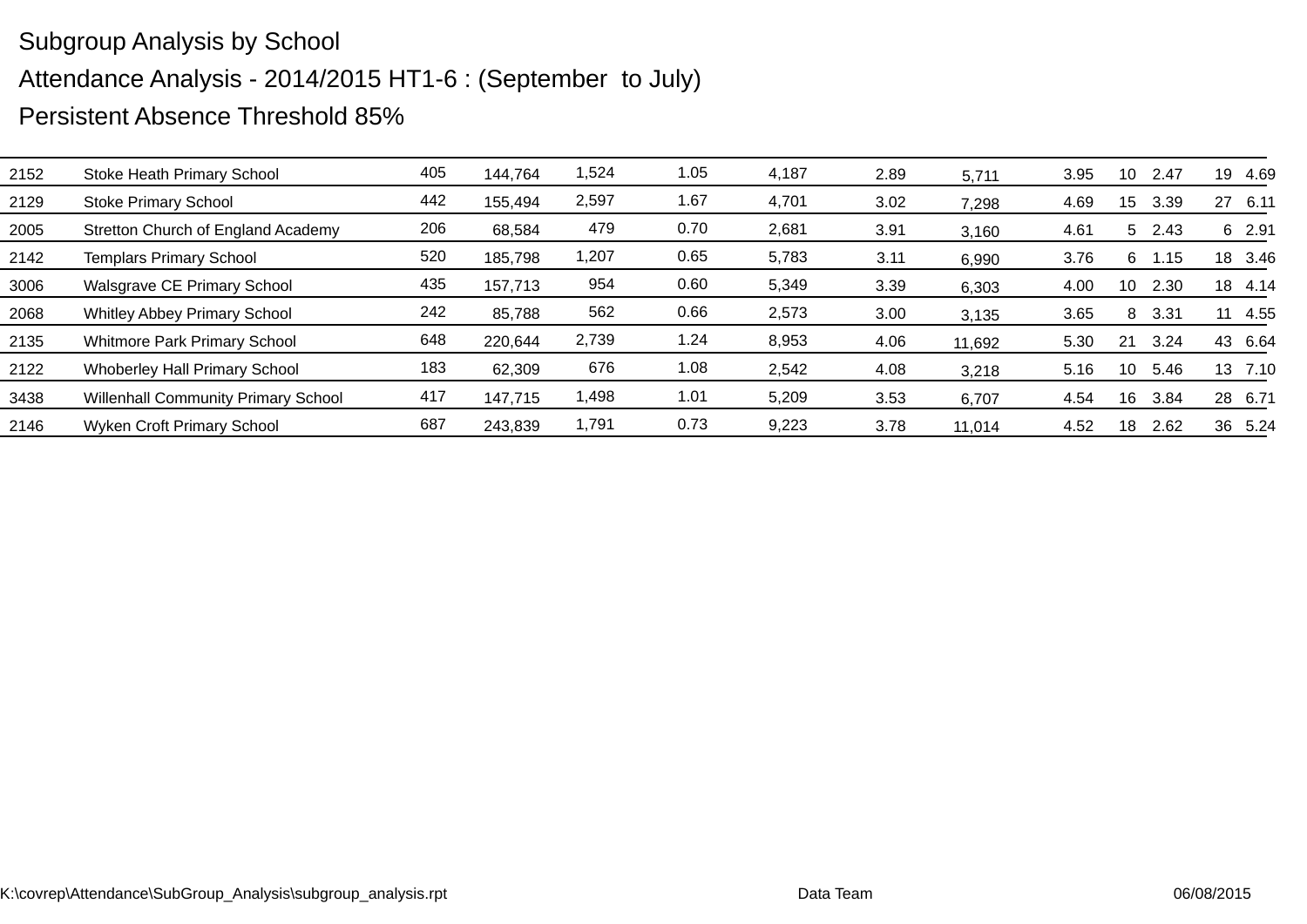|         | No Pupils | Sessions          | Unauth | %UnAuthAbs Authorised |         | %AuthAbs | Absent  | $%$ Att<br>%Abs | $56+$<br>absence absence | No & % of No & % of<br>Pupils with Pupils with<br>-46+ |
|---------|-----------|-------------------|--------|-----------------------|---------|----------|---------|-----------------|--------------------------|--------------------------------------------------------|
| Primary |           | 30,964 10,827,218 | 95.129 | 0.88                  | 360,958 | 3.33     | 456,087 | 95.79<br>4.21   | 734 2.37                 | 1364 4.41                                              |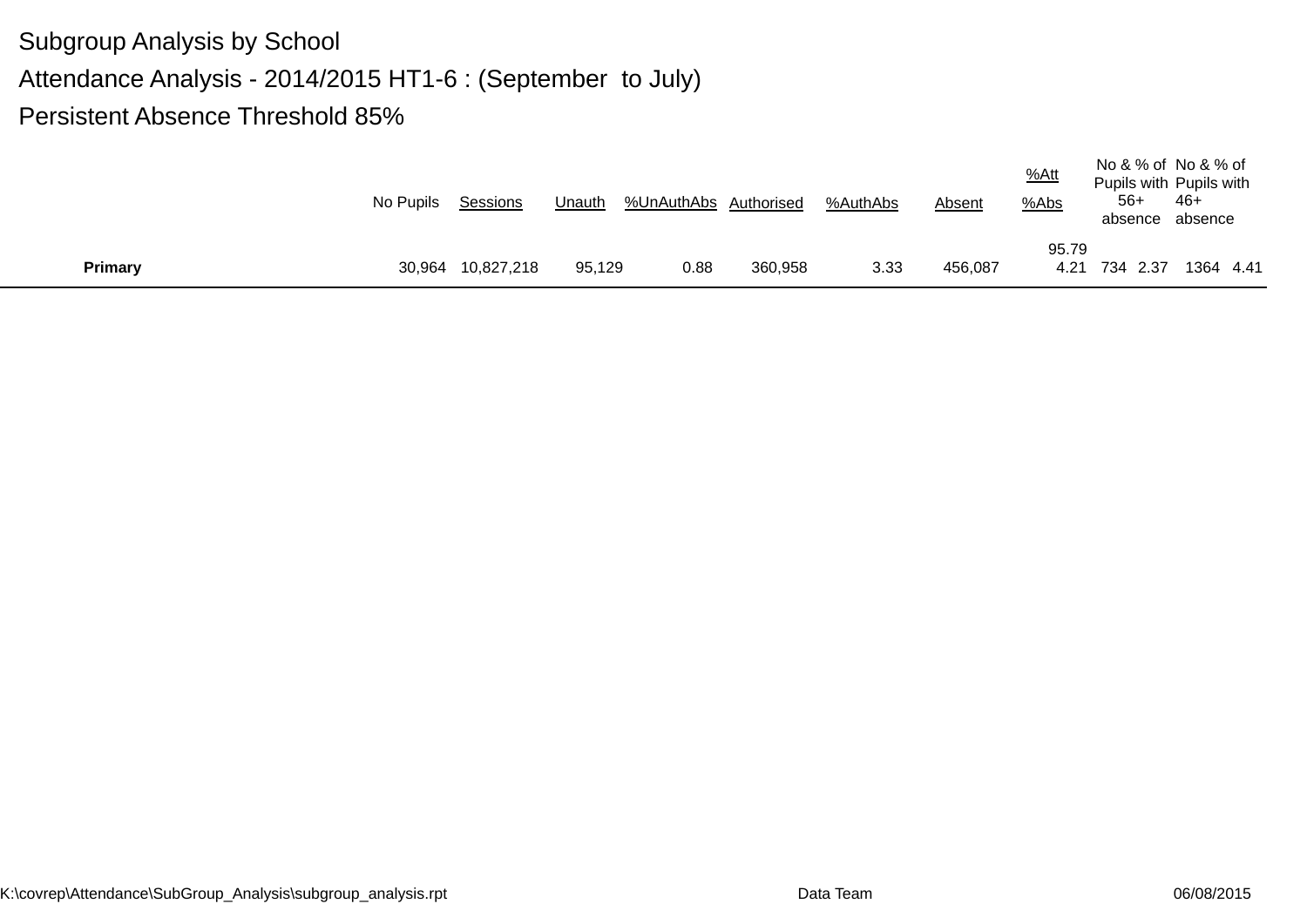Attendance Analysis - 2014/2015 HT1-6 : (September to July)

Persistent Absence Threshold 85%

### **Secondary**

| pecondary |                                           | No Pupils | Sessions | Unauth | %UnAuthAbs | Authorised | %AuthAbs | Absent | %Abs | No $& %$ of<br>Pupils with<br>$56+$<br>absence | No $8%$ of<br>Pupils with<br>$46+$<br>absence |
|-----------|-------------------------------------------|-----------|----------|--------|------------|------------|----------|--------|------|------------------------------------------------|-----------------------------------------------|
| 4000      | Barr's Hill School & Community College    | 655       | 222,170  | 5,476  | 2.46       | 6,090      | 2.74     | 11,566 | 5.21 | 25<br>3.82                                     | 39 5.95                                       |
| 4701      | <b>Bishop Ullathorne Catholic School</b>  | 826       | 301,178  | 2,657  | 0.88       | 19,090     | 6.34     | 21,747 | 7.22 | 129<br>15.62                                   | 200 24.21                                     |
| 4800      | Blue Coat CE School & Music College       | 1,138     | 401,590  | 1,752  | 0.44       | 12,642     | 3.15     | 14,394 | 3.58 | 18<br>1.58                                     | 34 2.99                                       |
| 4028      | Caludon Castle School                     | 1,232     | 450,952  | 2,360  | 0.52       | 24,865     | 5.51     | 27,225 | 6.04 | 68<br>5.52                                     | 121 9.82                                      |
| 4707      | Cardinal Newman Catholic School           | 1,057     | 382,012  | 1,926  | 0.50       | 17,277     | 4.52     | 19,203 | 5.03 | 40<br>3.78                                     | 74 7.00                                       |
| 4710      | Cardinal Wiseman Catholic School          | 1,042     | 375,780  | 7,238  | 1.93       | 14,185     | 3.77     | 21,423 | 5.70 | 71<br>6.81                                     | 112 10.75                                     |
| 4026      | Coundon Court                             | 1,379     | 499,076  | 3,263  | 0.65       | 34,568     | 6.93     | 37,831 | 7.58 | 155 11.24                                      | 292 21.17                                     |
| 4001      | <b>Ernesford Grange Community Academy</b> | 514       | 179,935  | 3,826  | 2.13       | 7,388      | 4.11     | 11,214 | 6.23 | 51<br>9.92                                     | 76 14.79                                      |
| 4037      | Finham Park Mathematics and Computing Co  | 1,193     | 436,584  | 1,991  | 0.46       | 14,471     | 3.31     | 16,462 | 3.77 | 25<br>2.10                                     | 44 3.69                                       |
| 4029      | <b>Foxford School</b>                     | 913       | 322,638  | 7,998  | 2.48       | 10,428     | 3.23     | 18,426 | 5.71 | 71<br>7.78                                     | 96 10.51                                      |
| 6905      | <b>Grace Academy Coventry</b>             | 786       | 273,346  | 7,156  | 2.62       | 9,550      | 3.49     | 16,706 | 6.11 | 45<br>5.73                                     | 86 10.94                                      |
| 4030      | Lyng Hall School                          | 653       | 214,755  | 4,490  | 2.09       | 6,934      | 3.23     | 11,424 | 5.32 | 14 2.14                                        | 28 4.29                                       |
| 4034      | <b>President Kennedy School</b>           | 1,152     | 417,136  | 4,292  | 1.03       | 17,905     | 4.29     | 22,197 | 5.32 | 61<br>5.30                                     | 102 8.85                                      |
| 6906      | <b>Sidney Stringer Academy</b>            | 1,095     | 396,072  | 4,329  | 1.09       | 17,853     | 4.51     | 22,182 | 5.60 | 48<br>4.38                                     | 87 7.95                                       |
| 4005      | Stoke Park School & Community College     | 924       | 342,712  | 3,285  | 0.96       | 15,928     | 4.65     | 19,213 | 5.61 | 62<br>6.71                                     | 92 9.96                                       |
| 4043      | The Westwood Academy                      | 537       | 189,634  | 2,106  | 1.11       | 14,056     | 7.41     | 16,162 | 8.52 | 103 19.18                                      | 127 23.65                                     |
| 4033      | Tile Hill Wood School & Language College  | 859       | 299,312  | 2,568  | 0.86       | 12,656     | 4.23     | 15,224 | 5.09 | 30<br>3.49                                     | 52 6.05                                       |
| 4044      | <b>Whitley Academy</b>                    | 775       | 280,229  | 3,978  | 1.42       | 8,518      | 3.04     | 12,496 | 4.46 | 23<br>2.97                                     | 40 5.16                                       |
| 4027      | <b>Woodlands Academy</b>                  | 712       | 260,569  | 2,086  | 0.80       | 10,287     | 3.95     | 12,373 | 4.75 | 32<br>4.49                                     | 39 5.48                                       |